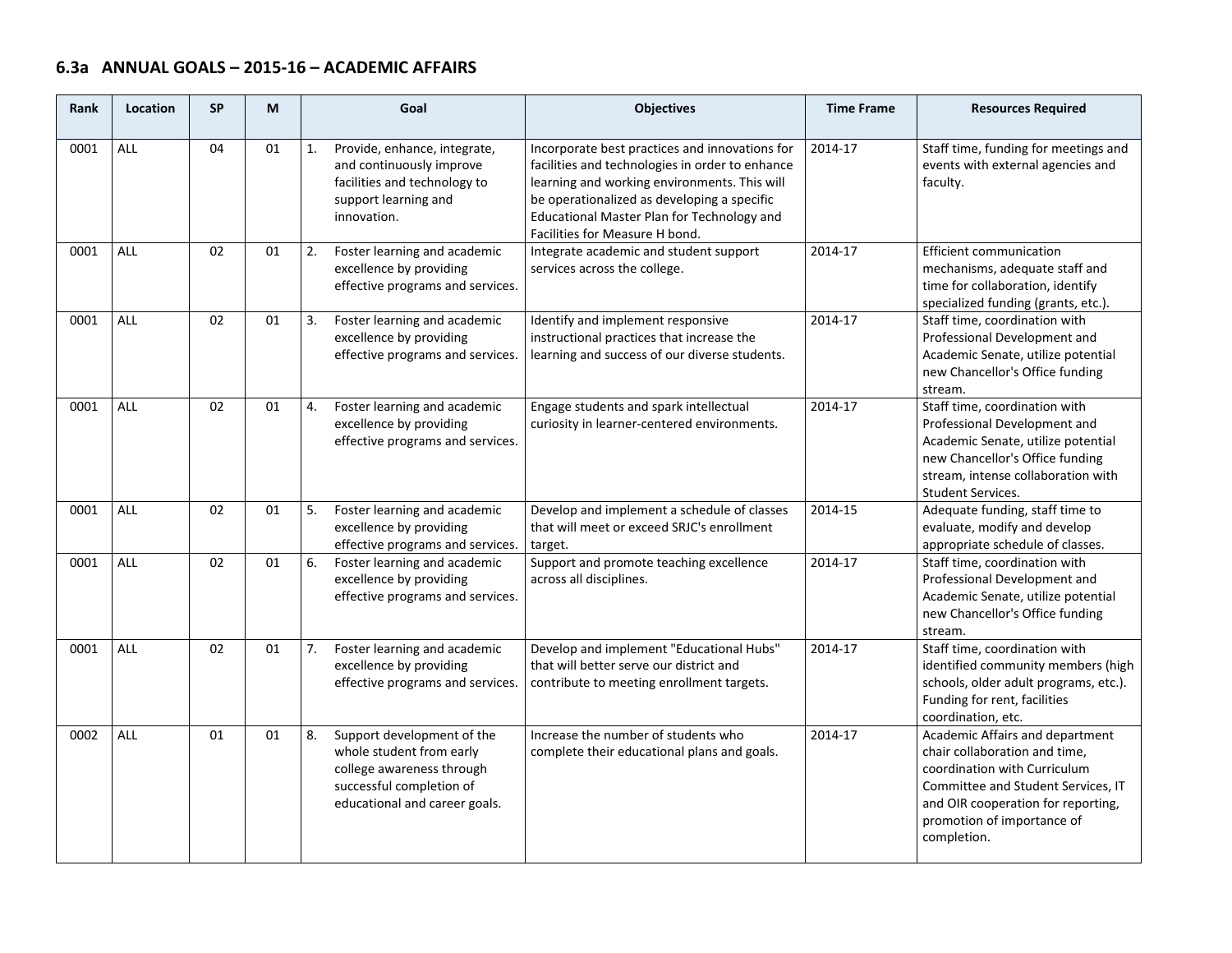## **6.3a ANNUAL GOALS – 2015‐16 – ACADEMIC AFFAIRS**

| <b>Rank</b> | Location   | <b>SP</b> | М  | Goal                                                                                                                                                       | <b>Objectives</b>                                                                                                                                   | <b>Time Frame</b> | <b>Resources Required</b>                                                                                                                                                                                                                           |
|-------------|------------|-----------|----|------------------------------------------------------------------------------------------------------------------------------------------------------------|-----------------------------------------------------------------------------------------------------------------------------------------------------|-------------------|-----------------------------------------------------------------------------------------------------------------------------------------------------------------------------------------------------------------------------------------------------|
| 0003        | <b>ALL</b> | 03        | 01 | 9.<br>Serve our diverse communities<br>and strengthen our connections<br>through engagement,<br>collaboration, partnerships,<br>innovation and leadership. | Provide relevant career and technical<br>education that meets the needs of the region<br>and sustains economic vitality.                            | 2014-17           | Dedicated staff time for<br>identification of areas of community<br>need, development of plan to<br>provide services (i.e., County jail<br>inmates). Funding for programmatic<br>offerings, adequate teaching and<br>support staff.                 |
| 0003        | <b>ALL</b> | 03        | 01 | 10. Serve our diverse communities<br>and strengthen our connections<br>through engagement,<br>collaboration, partnerships,<br>innovation and leadership.   | Meet the lifelong educational and career<br>needs of our communities (e.g., older adults,<br>emerging populations, veterans, re-entry<br>students). | 2014-17           | Dedicated staff time for<br>identification of areas of community<br>need, development of plan to<br>provide services. Funding for<br>programmatic offerings, adequate<br>teaching and support staff.                                                |
| 0004        | <b>ALL</b> | 05        | 01 | 11. Establish a culture of<br>sustainability that promotes<br>environmental stewardship,<br>economic vitality, and social<br>equity.                       | Infuse sustainability across the curriculum and<br>promote awareness throughout the District.                                                       | 2014-17           | Staff time, coordination with<br>Professional Development and<br>Academic and Student Senates,<br>coordination with Curriculum Office<br>and identification of other potential<br>partners.                                                         |
| 0005        | <b>ALL</b> | 06        | 01 | 12. Cultivate an inclusive and<br>diverse organizational culture<br>that promotes employee<br>engagement, growth, and<br>collegiality.                     | Recruit and hire outstanding faculty and staff<br>and implement an exemplary professional<br>development program.                                   | 2014-17           | Staff time, coordination with<br>Professional Development, Human<br>Resources and Academic Senate,<br>utilize potential new Chancellor's<br>Office funding stream.                                                                                  |
| 0006        | <b>ALL</b> | 07        | 01 | 13. Pursue resource development<br>and diversification while<br>maintaining responsible fiscal<br>practices and financial stability.                       | Pursue alternative funding sources including<br>grants and partnerships to support our diverse<br>communities and students.                         | 2014-17           | Funding for grant-writing and<br>coordination (i.e., contracts with<br>Hanover Grants, etc.). Dedicated<br>staff to support pursuit of grants<br>(i.e., dean and support staff).<br>Collaboration with all other internal<br>and external partners. |
| 0006        | ALL        | 07        | 01 | 14. Pursue resource development<br>and diversification while<br>maintaining responsible fiscal<br>practices and financial stability.                       | Manage enrollment and course offerings to<br>maximize apportionment funding.                                                                        | 2014-17           | Sufficient time and resources (i.e., IT<br>support), collaboration with Student<br>Services, PIO and Business Services.                                                                                                                             |
| 0007        | <b>ALL</b> | 08        | 01 | 15. Continuously improve<br>institutional effectiveness in<br>support of our students, staff<br>and communities.                                           | Fully implement continuous quality<br>improvement strategies to achieve greater<br>transparency, effectiveness, efficiency, and<br>participation.   | 2014-17           | Adequate funding and time to<br>expand opportunities for<br>communication, process review and<br>improvement in order to increase<br>participation by internal community.                                                                           |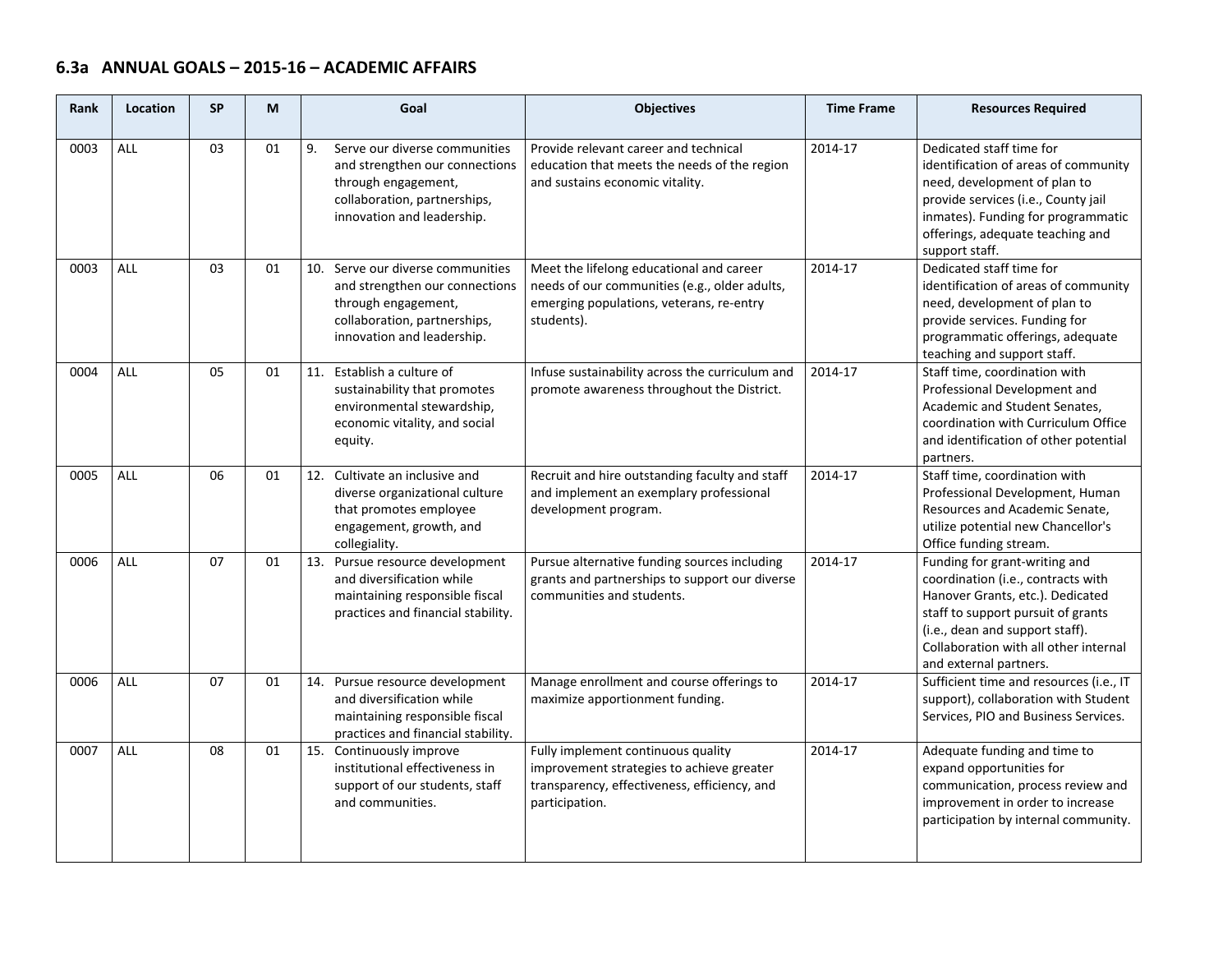## **6.3a ANNUAL GOALS – 2015‐16 – ACADEMIC AFFAIRS**

| Rank | Location | <b>SP</b> | М  | Goal                                                                                                                | <b>Objectives</b>                                                                                                                                                                                                                                                         | <b>Time Frame</b> | <b>Resources Required</b>                                                                                        |
|------|----------|-----------|----|---------------------------------------------------------------------------------------------------------------------|---------------------------------------------------------------------------------------------------------------------------------------------------------------------------------------------------------------------------------------------------------------------------|-------------------|------------------------------------------------------------------------------------------------------------------|
| 0007 | ALL      | 08        | 06 | Continuously improve<br>16.<br>institutional effectiveness in<br>support of our students, staff<br>and communities. | As ALO for SRJC, successfully submit the ACCJC   2014-15<br>mandated accreditation report as required by<br>March 2016, indicating compliance with the<br>three mandated recommendations and three<br>recommended improvements from the June<br>2015 ACCJC Board meeting. |                   | Adequate staffing and time to<br>identify and implement mandated<br>changes to SRJC processes and<br>operations. |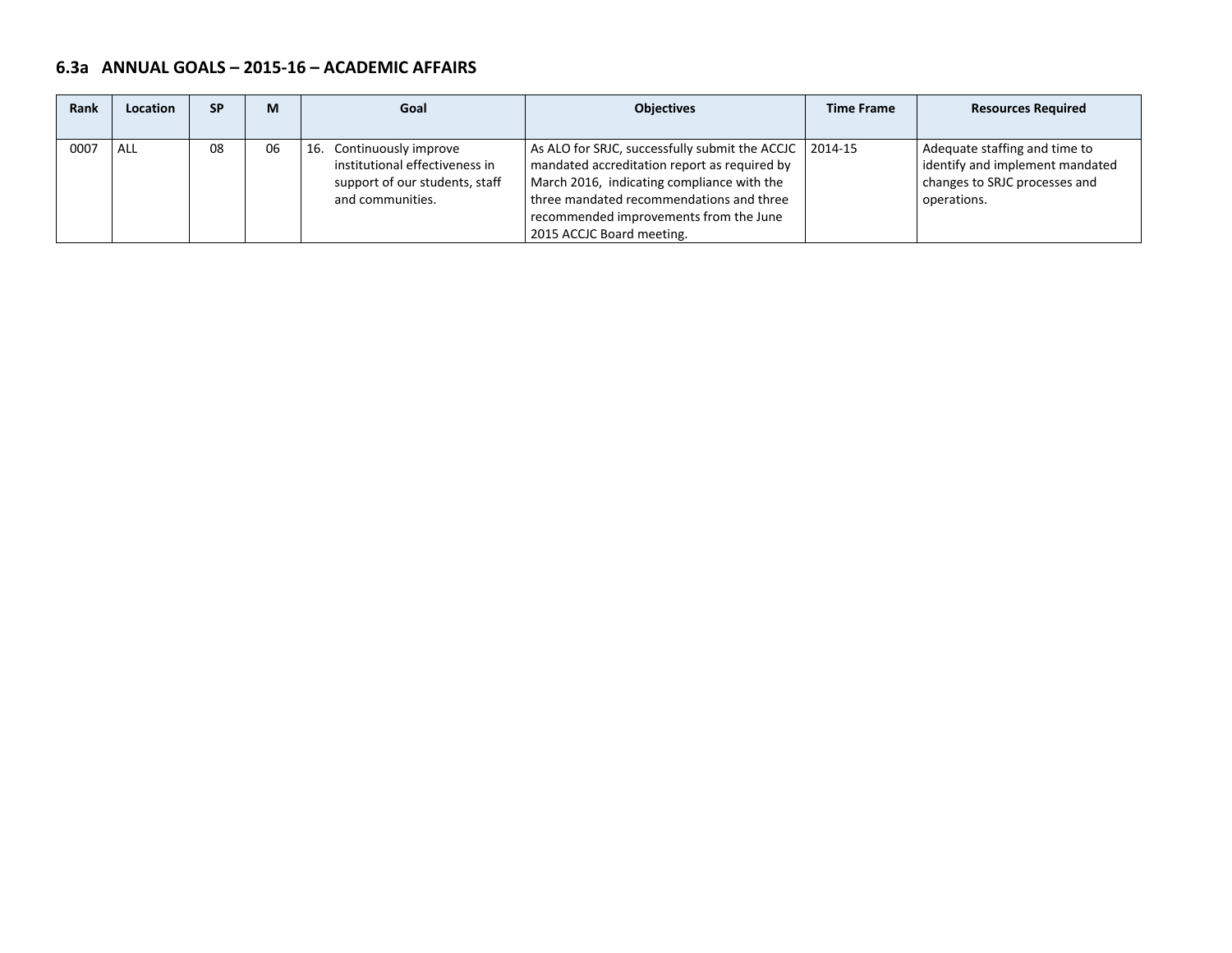# **6.3a ANNUAL GOALS – 2015‐16 – FINANCE AND ADMINISTRATIVE SERVICES**

| <b>Rank</b> | Location   | <b>SP</b> | V  | Goal                                                                                                                                                                                                                                                                                                       | <b>Objective</b>                                                                                                                                                                                                                                                                                                                                                                                                                               | <b>Time Frame</b> | <b>Resources Required</b>                                                                                |
|-------------|------------|-----------|----|------------------------------------------------------------------------------------------------------------------------------------------------------------------------------------------------------------------------------------------------------------------------------------------------------------|------------------------------------------------------------------------------------------------------------------------------------------------------------------------------------------------------------------------------------------------------------------------------------------------------------------------------------------------------------------------------------------------------------------------------------------------|-------------------|----------------------------------------------------------------------------------------------------------|
| 0001        | <b>ALL</b> | 07        | 03 | In conjunction with the<br>1.<br>President, and other<br>Components, develop a strategy<br>to reduce, and eventually<br>eliminate, the District's<br>"Structural Imbalance," which<br>threatens the District fiscal<br>health.                                                                             | In conjunction with the President and the<br>other Components, identify sizable areas of<br>(either) revenue enhancement or cost<br>reduction.                                                                                                                                                                                                                                                                                                 | 2015-16           | Staff Time and District-wide<br>commitment to the effort                                                 |
| 0002        | <b>ALL</b> | 07        | 03 | A successful 2014-15 audit, and<br>2.<br>the submission (in March, 2016)<br>of an acceptable response to<br>ACCJC's recommendations<br>regarding the District's<br>deficiencies in fully meeting<br>Standard III.D. These<br>deficiencies were identified<br>during the ACCJC team visit in<br>March 2015. | To proactively insure proper documentation,<br>and regulation-compliance in those areas that<br>will be audited by the Auditors. Provide all<br>materials, and effectively answer all question<br>that the Auditors might request during their<br>Fall audit.<br>Provide written explanation and<br>documentation that fulfills the requirements<br>of Standard III.D to ACCJC's satisfaction. This<br>objective is directly linked to Goal #1 | 2015-16           | <b>Staff Time</b>                                                                                        |
| 0003        | <b>ALL</b> | 07        | 03 | "Gear-up" the Accounting and<br>3.<br>Purchasing Departments for the<br>increased demands of the Bond<br>and Grants Programs                                                                                                                                                                               | Review and restructure departmental<br>personnel (and work-loads) in both the<br>Accounting and Purchasing Departments in<br>order to ensure sufficient staff to handle<br>increased workloads.<br>Acquire necessary vendor-access/expenditure<br>tracking software to facilitate the RFP and bid<br>process, as well as track demographic<br>information on all award- recipients for<br>compliance purposes.                                 | 2015-16           | Potential increase in employee and<br>equipment costs                                                    |
| 0004        | <b>ALL</b> | $00\,$    | 03 | Increase the "Sustainable<br>$\overline{4}$ .<br>Practices" of business<br>operations.                                                                                                                                                                                                                     | Implement electronic timesheets and PAF's for<br>all employees.<br>Implement debit cards and ACH deposits for all<br>financial aid, scholarship, and refund<br>recipients.<br>Develop an environmentally-friendly<br>purchasing plan and practices.                                                                                                                                                                                            | 2015-16           | Staff Time and identification of a<br>financial services partner to<br>implement the debit card program. |
| 0005        | All        | 04        | 03 | 5.<br>Identify, through the consensus<br>process, the direction that the                                                                                                                                                                                                                                   | Through survey analysis, and needs-<br>identification forums, identify:                                                                                                                                                                                                                                                                                                                                                                        | 2015-16           | Staff Time and facilitator costs.                                                                        |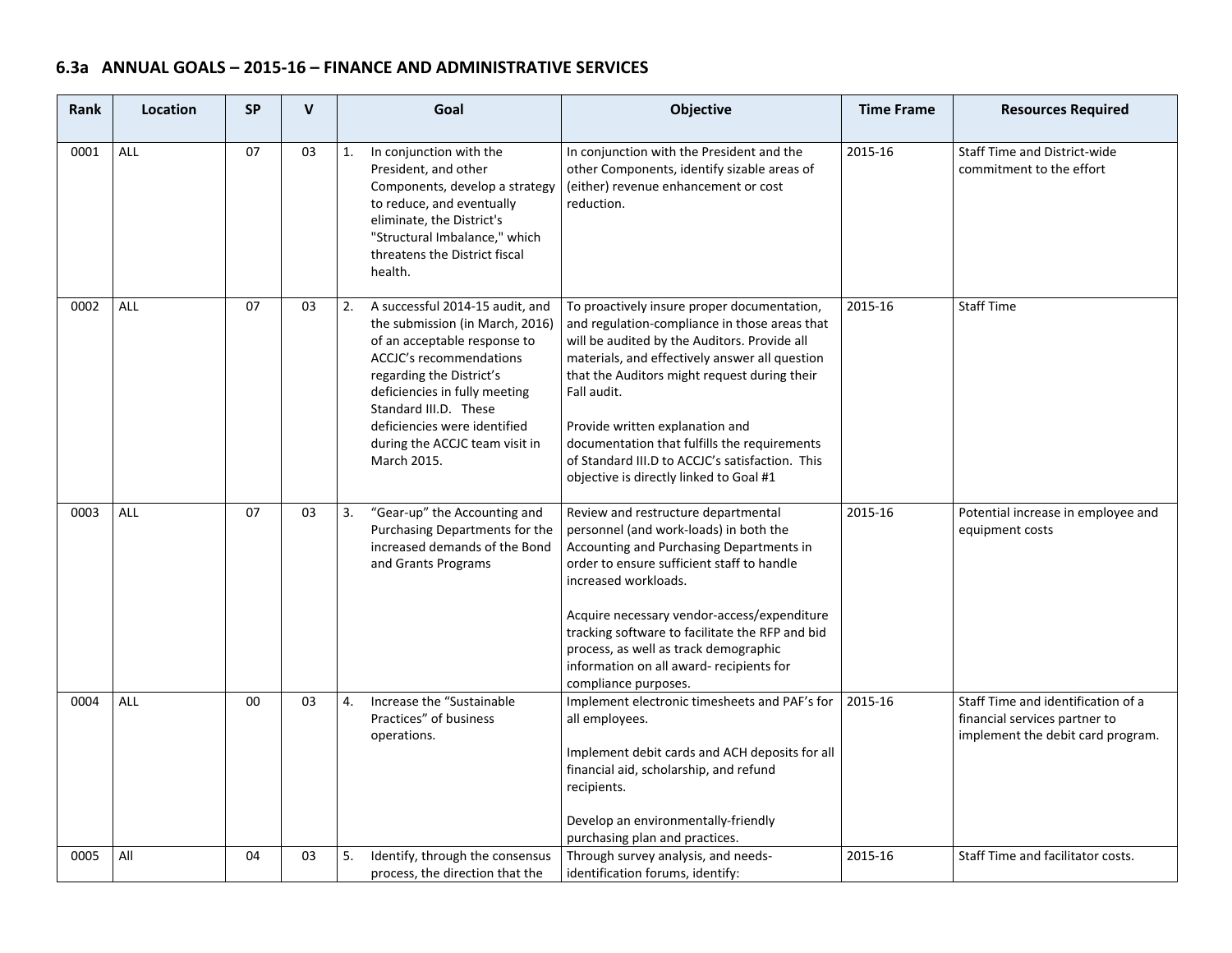# **6.3a ANNUAL GOALS – 2015‐16 – FINANCE AND ADMINISTRATIVE SERVICES**

|      |     |    |    | District will be taking with<br>regards to its near, and long-<br>term, Business/Student<br>Information System needs                                                               | the areas of improvement that are<br>needed,<br>the capability of our current system<br>to address those needs,<br>alternatives to the system we<br>currently have,<br>the cost and availability (time-lines)<br>of various solutions,<br>the direction that the District will<br>take in addressing its ERP-needs. |         |                                                                                              |
|------|-----|----|----|------------------------------------------------------------------------------------------------------------------------------------------------------------------------------------|---------------------------------------------------------------------------------------------------------------------------------------------------------------------------------------------------------------------------------------------------------------------------------------------------------------------|---------|----------------------------------------------------------------------------------------------|
| 0006 | All | 07 | 03 | Generate more revenues from<br>6.<br>facilities rentals.                                                                                                                           | Purchase and implement a facilities availability<br>and scheduling, web-accessible information<br>system.<br>Hire a District Events Coordinator to<br>coordinate and market District facilities<br>rentals.                                                                                                         | 2015-17 | Potential increase in employee and<br>equipment costs                                        |
| 0007 | ALL | 07 | 03 | Continue to provide high level<br>support of the District's other<br>Component areas, staff and<br>students, as well as strive to<br>support the District's vision and<br>mission. | Provide the fiscal resources and other services<br>needed by the District to help all of the<br>District's departments run smoothly                                                                                                                                                                                 | 2015-16 | Staff Time, some additional<br>budgetary expenditures (see staffing<br>and budget requests). |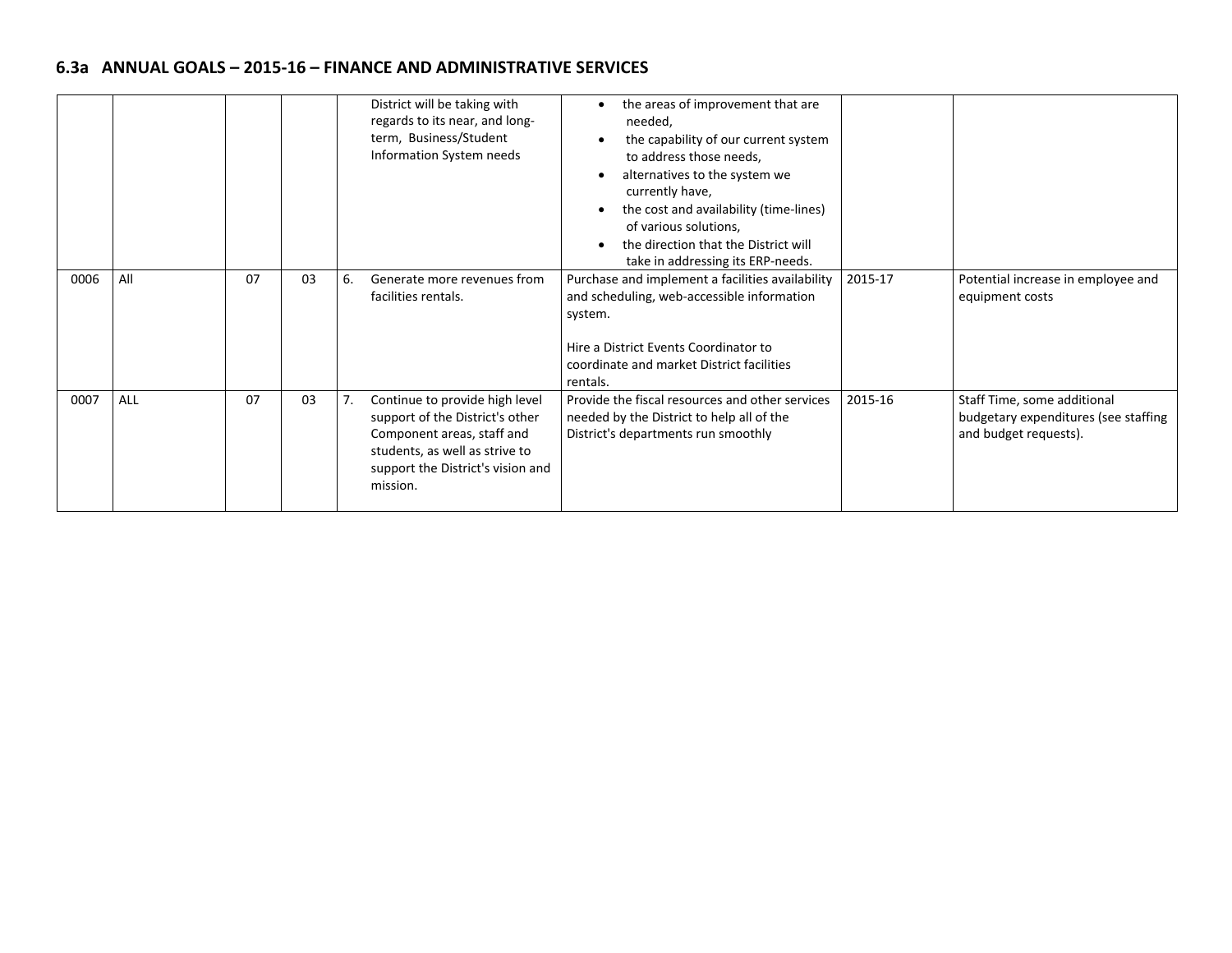# **6.3a ANNUAL GOALS – 2015‐16 – HUMAN RESOURCES**

| <b>Rank</b> | Location   | <b>SP</b>      | M              | Goal                                                                                                                | Objective                                                                                                                                                                                                                                                                                                                                    | <b>Time Frame</b> | <b>Resources Required</b>                                                                                                          |
|-------------|------------|----------------|----------------|---------------------------------------------------------------------------------------------------------------------|----------------------------------------------------------------------------------------------------------------------------------------------------------------------------------------------------------------------------------------------------------------------------------------------------------------------------------------------|-------------------|------------------------------------------------------------------------------------------------------------------------------------|
| 0001        | <b>ALL</b> | $\overline{4}$ | $\overline{7}$ | 1. Technology Update                                                                                                | This proposal addresses the security of personnel<br>files as space is strictly limited.                                                                                                                                                                                                                                                     | June 2016         | The digital imaging of the personnel files<br>addresses space and security concerns.                                               |
| 0001        | ALL        | 4              | 6, 7           | 2. Acquisition of new<br>facility                                                                                   | To house all of the functions of the HR<br>Department in one building or two facilities in<br>close proximity.                                                                                                                                                                                                                               | June 2016         | Build and furnish modular facility, including<br>equipment for "smart" training room.                                              |
| 0001        | <b>ALL</b> | 8              | $\overline{7}$ | 3. Develop and<br>implement a<br>comprehensive<br>Human Resource<br>plan.                                           | Implement a comprehensive human resource<br>plan to reflect "best practices" in recruitment,<br>staffing, compensation, etc.                                                                                                                                                                                                                 | ?                 | VP of HR working in consultation with the other<br>VP's and college president may include technical<br>assistance of a consultant. |
| 0002        | ALL        | 4, 8           | 6, 7           | 4. Electronic PAF & NOA<br>Routing                                                                                  | Develop a way to reduce paper and more<br>efficiently route paperwork.                                                                                                                                                                                                                                                                       | Dec. 2015         | $\mathsf{I}\mathsf{T}$                                                                                                             |
| 0001        | <b>ALL</b> | 4, 8           | 4, 6, 7        | 5. Centralized<br>Professional<br>Development<br>Tracking for all<br>Employee groups                                | a) Will incorporate flex tracking for faculty<br>b) will track all mandatory trainings<br>c) will track individual professional development<br>plans.<br>d) will create database to record all employee<br>trainings & completion with the ability to indicate<br>which trainings specific employees must take for<br>promotion/advancement. | Dec. 2015         | IT time<br>Staff planning time<br>Staff time to convert data into new system                                                       |
| 0002        | ALL        | $\overline{4}$ | 6, 7           | 6. Annual On-Line<br><b>Calendar of Activities</b>                                                                  | To provide a web-based calendar of<br>training/workshops for staff throughout the year.                                                                                                                                                                                                                                                      | Dec. 2015         | IT Consultant.                                                                                                                     |
|             | All        | 4, 8           | 6, 7           | 7. On-line system for<br>onboarding of new<br>hires.                                                                | 1. Auto notify candidates to submit employment<br>paperwork online.                                                                                                                                                                                                                                                                          | June 2016         | Researching NeoGov functionality.                                                                                                  |
|             | All        | 4, 8           | $\overline{7}$ | 8. Convert HR & Prof.<br>Develop. Web pages<br>to Drupal and update<br>all linked pages.                            | 1. Convert pages.<br>2. Update information.<br>3. Update images.<br>4. Archive outdated pages.                                                                                                                                                                                                                                               | Dec. 2015         | Consultant hired to complete this project.                                                                                         |
|             | All        | 8              | 4, 6           | 9. Create a Prof.<br>Development Plan.                                                                              | 1. Draft plan.<br>2. Vet to appropriate shared governance groups.<br>3. Board approval of plan.                                                                                                                                                                                                                                              | June 2016         | May need additional funds for training on<br>drafting the plan.                                                                    |
|             | All        | 4, 6           | $\overline{7}$ | 10. Create a tracking<br>system to<br>implement the<br>affordable Health<br>Care Act and the<br>Healthy Family Act. | 1. Research Escape functionality for tracking.<br>2. Implement requirements of plans.                                                                                                                                                                                                                                                        | January 2016      | May need STNC to assist with workload of<br>implementation.                                                                        |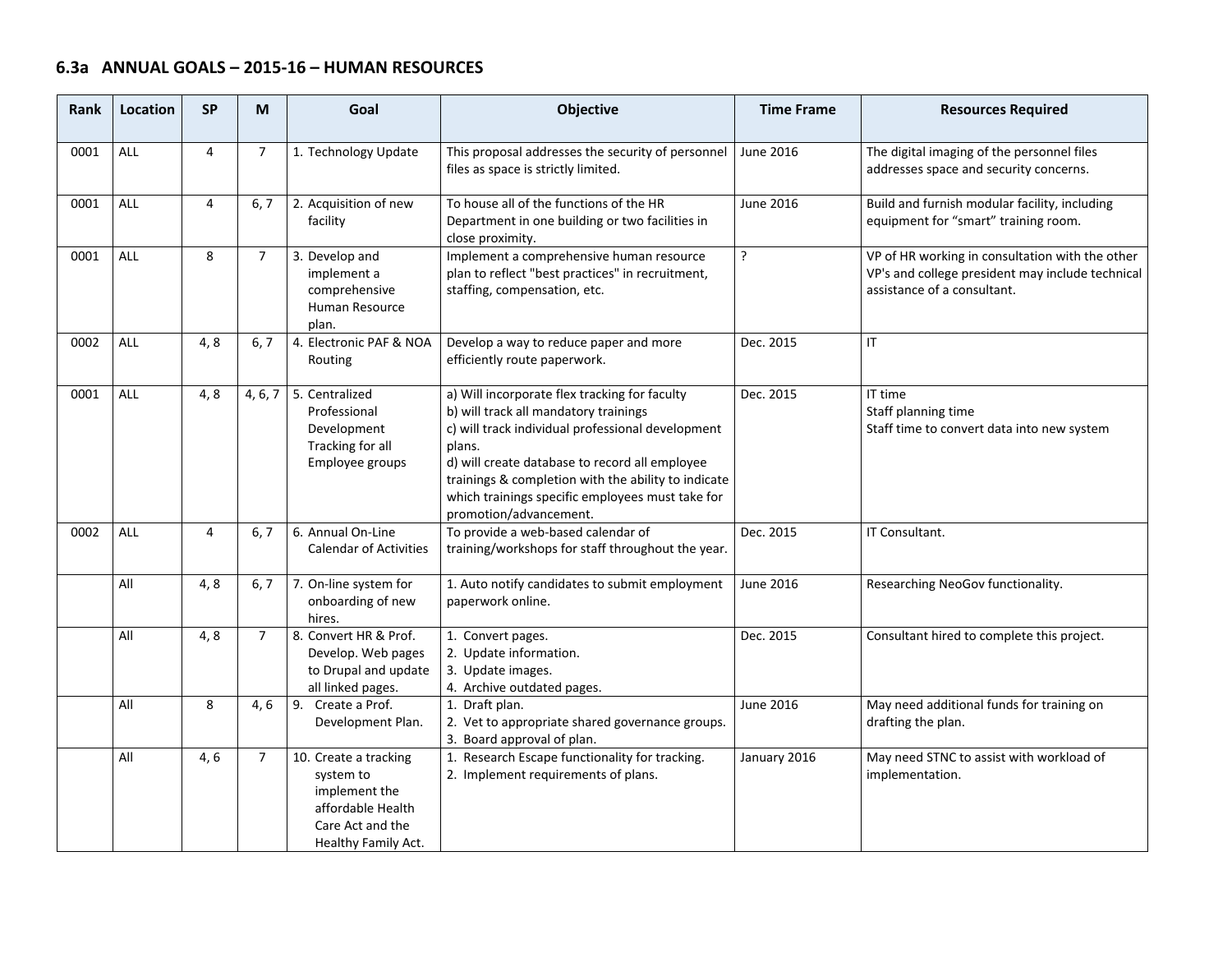| <b>Rank</b>    | Location | <b>SP</b>      | M            | Goal                                                                                                                                                                         | <b>Objective</b>                                                                                                                                                                                                        | <b>Time Frame</b>      | <b>Resources</b><br><b>Required</b>                         | Area           | Person(s)<br>Responsible                              |
|----------------|----------|----------------|--------------|------------------------------------------------------------------------------------------------------------------------------------------------------------------------------|-------------------------------------------------------------------------------------------------------------------------------------------------------------------------------------------------------------------------|------------------------|-------------------------------------------------------------|----------------|-------------------------------------------------------|
| $\mathbf{1}$   | Petaluma | 8              | 5            | 1.0 Participate in the<br>successful<br>implementation of<br>SRJC's Strategic Plan                                                                                           | 1.1 In collaboration with internal and<br>external constituents, develop a site-based<br>Educational Master Plan that re-visions SRJC<br>Petaluma for the future                                                        | Throughout 2015-<br>16 | Existing<br>resources                                       | Administration | Petaluma<br>Leadership<br>Council                     |
| $\overline{2}$ | Petaluma | 4              | $\mathbf{1}$ | 2.0 Actively engage in<br><b>SRJC's Facilities Master</b><br>Planning process                                                                                                | 3.1 Lead site-based planning to define the<br>future of SRJC Petaluma facilities, technology<br>and infrastructure needs                                                                                                | Throughout 2015-<br>16 | Existing<br>resources                                       | Administration | Petaluma<br>Leadership<br>Council                     |
|                |          | 4              | $\mathbf{1}$ |                                                                                                                                                                              | 3.2 Define SRJC Petaluma Measure H projects                                                                                                                                                                             | Throughout 2015-<br>16 | Existing<br>resources                                       | Administration | Petaluma<br>Leadership<br>Council                     |
| $\overline{3}$ | Petaluma | $\overline{7}$ | 5            | 3.0 Explore and<br>develop opportunities to<br>diversify the SRJC<br>Petaluma funding base<br>and contribute to the<br>reduction of the<br>district's structural<br>deficit. | 3.1 Research and explore entrepreneurial<br>opportunities, grant-funded programs and<br>public/private partnerships that serve the<br>needs of the local community, and students<br>and staff at SRJC Petaluma          | Throughout 2015-<br>16 | Existing<br>resources                                       | Administration | Petaluma<br>Leadership<br>Council                     |
|                | Petaluma | $\overline{7}$ | 5            |                                                                                                                                                                              | 3.2 Actively participate in district efforts to<br>balance human resource and financial needs<br>across district sites.                                                                                                 | Throughout 2015-<br>16 | Existing<br>resources                                       | Administration | Petaluma<br>Leadership<br>Council                     |
|                | Petaluma | $\overline{7}$ | 5            |                                                                                                                                                                              | 3.3 Initiate development of an equitable<br>districtwide resource allocation model.                                                                                                                                     | Throughout 2015-<br>16 | Existing<br>resources                                       | Administration | Saldana-Talley/<br>Petaluma<br>Leadership<br>Council  |
| 4              | Petaluma | 6              | 6            | 4.0 Continue to<br>develop SRJC Petaluma<br>Emergency/Disaster<br>Preparedness                                                                                               | 4.1 Hold monthly Department Operations<br>Center (DOC) meetings; plan training<br>exercises with BSC's and ASC's; continue to<br>refine and improve DOC section binders.                                                | Throughout 2015-<br>16 | Existing<br>resources                                       | Administration | Petaluma<br>Leadership<br>Council/DOC/<br>BSC's/ASC's |
|                | Petaluma | 6              | 6            |                                                                                                                                                                              | 4.2 Provide support for regular building<br>meetings among ASC's and BSC's and hold<br>joint DOC/BSC/ASC meetings.                                                                                                      | Throughout 2015-<br>16 | Existing<br>resources                                       | Administration | Petaluma<br>Leadership<br>Council/DOC                 |
|                | Petaluma | 6              | 6            |                                                                                                                                                                              | 4.3 Review emergency equipment, including<br>backup power sources of essential<br>infrastructure to determine the actual needs<br>of the campus in preparation for sustaining<br>short and long term power disruptions. | Throughout 2015-<br>16 | District<br>Funding and<br>additional<br>staff<br>resources | Administration | Petaluma<br>Leadership<br>Council/DOC                 |
|                | Petaluma | 4              | 6            |                                                                                                                                                                              | 4.4 Identify funding sources to repair all sub-<br>standard emergency/disaster preparedness<br>systems.                                                                                                                 | Throughout 2015-<br>16 | <b>Additional</b><br>District<br>Funding                    | Administration | Petaluma<br>Leadership<br>Council/DOC                 |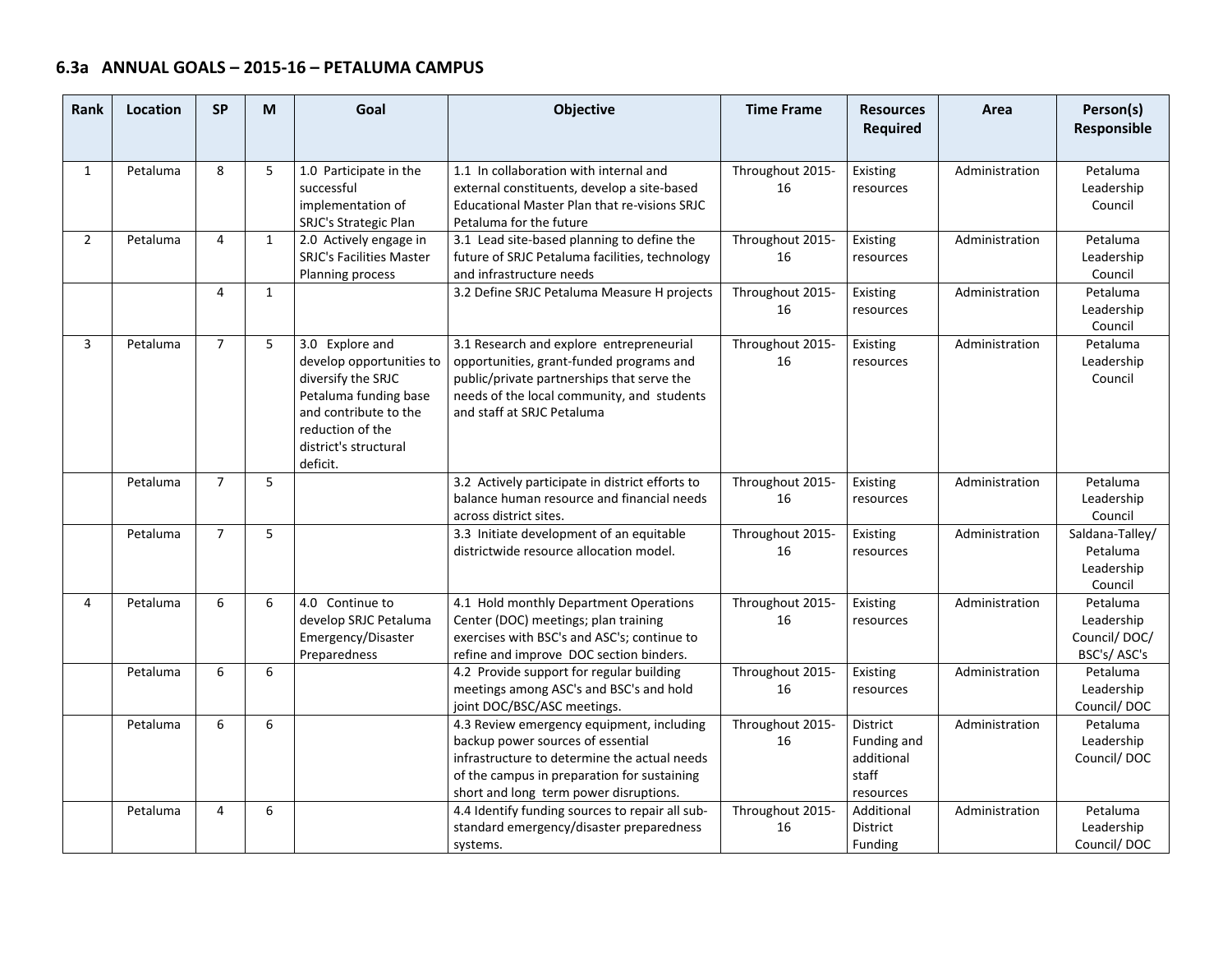| Rank | Location | <b>SP</b>      | M              | Goal                                                                                                                                                                     | Objective                                                                                                                                                                                    | <b>Time Frame</b>      | <b>Resources</b><br><b>Required</b>                                                           | Area           | Person(s)<br>Responsible                                                                                        |
|------|----------|----------------|----------------|--------------------------------------------------------------------------------------------------------------------------------------------------------------------------|----------------------------------------------------------------------------------------------------------------------------------------------------------------------------------------------|------------------------|-----------------------------------------------------------------------------------------------|----------------|-----------------------------------------------------------------------------------------------------------------|
| 5    | Petaluma | 5              | 3              | 5.0 Continue to develop<br>and implement the SRJC<br>Petaluma Sustainability<br>Initiative.                                                                              | 5.1 Initiate implementation of the REV<br>Sustainability Circle Sustainability Action Plan<br>(SAP)                                                                                          | Throughout 2015-<br>16 | Existing<br>resources                                                                         | Administration | Watts,<br><b>SRJC Petaluma</b><br>Sustainable<br>Practices<br>Committee                                         |
|      | Petaluma | 5              | 3              |                                                                                                                                                                          | 5.2 Develop and implement<br>departmental/office centralized waste and<br>liner reduction project.                                                                                           | Throughout 2015-<br>16 | Staff<br>Resources                                                                            | Administration | Watts,<br><b>SRJC Petaluma</b><br>Sustainable<br>Practices<br>Committee                                         |
|      | Petaluma | 5              | 3              |                                                                                                                                                                          | 5.3 Improve SRJC Petaluma Recycle Program<br>through installation of color coded four-<br>section garbage/recycle containers for the<br>Café to enhance the recycle program in that<br>area. | Throughout 2015-<br>16 | Additional<br>Resources<br>estimated at<br>\$100 per<br>month for<br>service                  | Administration | Watts,<br><b>SRJC Petaluma</b><br>Sustainable<br>Practices<br>Committee                                         |
|      | Petaluma | 5              | 3              |                                                                                                                                                                          | 5.4 Complete student-run Community Garden<br>including greenhouse, rainwater catchment<br>and solar panels; complete Living Learning<br>Lab/Permaculture garden.                             | Throughout 2015-<br>16 | Possible<br>funding<br>through<br>grants,<br>donations,<br>public/privat<br>e<br>partnerships | Administration | Watts,<br>SRJC Petaluma<br>Sustainable<br>Practices<br>Committee,<br>Kratzmann, Daily<br>Acts, SRJC Ag<br>Dept. |
|      | Petaluma | 5              | 3              |                                                                                                                                                                          | 5.5 Continue to research and improve<br>transportation options such as bus, SMART<br>train, bicycle, carpool, and electrical vehicle<br>charging stations.                                   | Throughout 2015-<br>16 | Existing<br>resources                                                                         | Administration | Watts, Petaluma<br>Leadership<br>Council,<br><b>SRJC Petaluma</b><br>Sustainable<br>Practices<br>Committee      |
| 6    | Petaluma | 8              | $\overline{7}$ | 6.0 Expand and foster<br>SRJC Petaluma branding,<br>public relations,<br>communication,<br>outreach, and<br>involvement in and<br>connection with the<br>local community | 6.1 Transition SRJC Petaluma website to<br>Drupal                                                                                                                                            | Throughout 2015-<br>16 | Web design/<br>development<br>expertise                                                       | Administration | Petaluma<br>Leadership<br>Council                                                                               |
|      | Petaluma | $\overline{3}$ | 5              |                                                                                                                                                                          | 6.2 Develop social media as a means of<br>communicating with students and our local<br>community                                                                                             | Throughout 2015-<br>16 | Web design/<br>development<br>expertise                                                       | Administration | Petaluma<br>Leadership<br>Council                                                                               |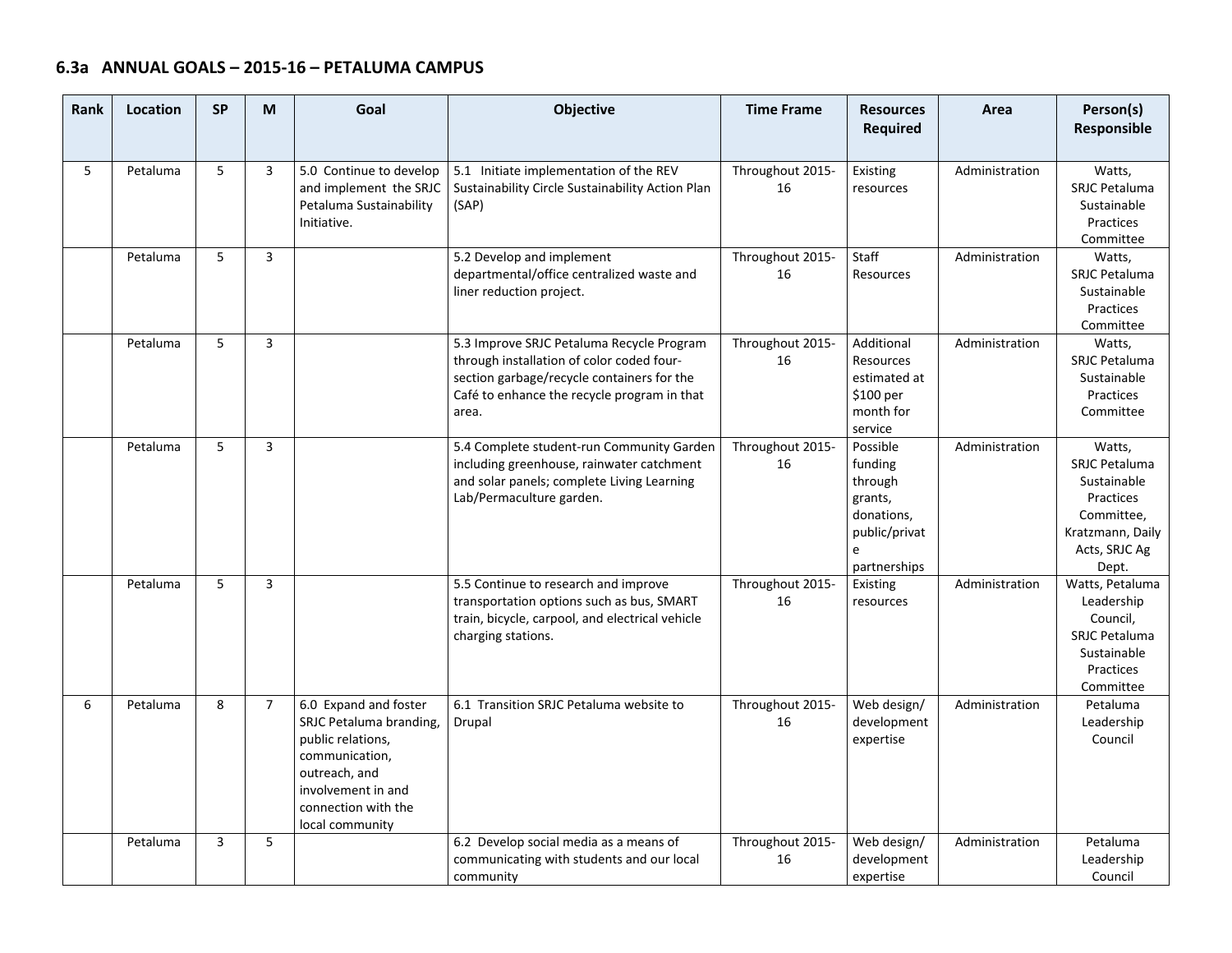| Rank         | Location | <b>SP</b>      | M              | Goal                                                                                                                                                                                                      | Objective                                                                                                                                                                                                                                          | <b>Time Frame</b>      | <b>Resources</b><br><b>Required</b> | Area                                         | Person(s)<br>Responsible                                                                   |
|--------------|----------|----------------|----------------|-----------------------------------------------------------------------------------------------------------------------------------------------------------------------------------------------------------|----------------------------------------------------------------------------------------------------------------------------------------------------------------------------------------------------------------------------------------------------|------------------------|-------------------------------------|----------------------------------------------|--------------------------------------------------------------------------------------------|
|              | Petaluma | $\overline{3}$ | 5              |                                                                                                                                                                                                           | 6.3 Facilitate accomplishment of the Friends<br>of SRJC Petaluma Trust 2015/16 Annual<br>Goals, including progress on the 3-5 year<br>Fundraising and Marketing Plan                                                                               | Throughout 2015-<br>16 | Existing<br>resources               | Administration                               | Friends of SRJC<br>Petaluma Trust,<br>Saldana-Talley                                       |
|              | Petaluma | $\overline{3}$ | 5              |                                                                                                                                                                                                           | 6.4 Facilitate a successful 5th Annual Building<br>Community Breakfast and accomplishment of<br>event fund-raising goals                                                                                                                           | Throughout 2015-<br>16 | Existing<br>resources               | Administration                               | Friends of SRJC<br>Petaluma Trust,<br>Saldana-Talley,<br>Petaluma<br>Leadership<br>Council |
|              | Petaluma | 3              | 5              |                                                                                                                                                                                                           | 6.4 Lead the SRJC Petaluma 20th Anniversary<br>celebration and launch of the first annual<br>LumaFest Community Open House and<br><b>Education Fair</b>                                                                                            | Throughout 2015-<br>16 | Existing<br>resources               | Administration                               | Petaluma<br>Leadership<br>Council                                                          |
|              | Petaluma | 8              | 5              |                                                                                                                                                                                                           | 6.5 Communicate an annual report of SRJC<br>Petaluma<br>outcomes/accomplishments/successes/benef<br>its to the community                                                                                                                           | Throughout 2015-<br>16 | Existing<br>resources               | Administration                               | Saldana-Talley,<br>Petaluma<br>Leadership<br>Council                                       |
| $\mathbf{1}$ | Petaluma | $\mathbf{1}$   | $\mathbf{1}$   | 1.0 Develop and<br>implement an<br>enrollment management<br>and growth plan for<br>SRJC Petaluma, including<br>short- and long-term<br>strategies, increased<br>efficiency, and outreach<br>and marketing | 1.1 Develop/expand, market, offer, and<br>evaluate outcomes for (a) 3-year weekend<br>college program, (b) Transfer Track, (c)<br>CSUin2 pathways, and (d) SRJC Petaluma Top<br><b>Majors</b>                                                      | Throughout 2015-<br>16 | Existing<br>resources               | <b>Academic Affairs</b>                      | <b>Williams</b>                                                                            |
|              | Petaluma | $\mathbf{1}$   | $\mathbf{1}$   |                                                                                                                                                                                                           | 1.2 Build SRJC Petaluma instruction schedule<br>from scratch to maximize enrollment via<br>programming and room scheduling efficiency<br>and continue to improve student access to<br>complete major and certificate requirements<br>on the campus | Throughout 2015-<br>17 | Existing<br>resources               | <b>Academic Affairs</b>                      | Williams                                                                                   |
|              | Petaluma | $\mathbf{1}$   | $\mathbf{1}$   |                                                                                                                                                                                                           | 1.3 Rebuild SRJC Petaluma Instruction<br>website to promote degree/transfer<br>programs, certificates, faculty, and study<br>support services.                                                                                                     | Throughout 2015-<br>16 | Existing<br>resources               | <b>Academic Affairs</b>                      | <b>Williams</b>                                                                            |
|              | Petaluma | $\mathbf{1}$   | $\overline{2}$ |                                                                                                                                                                                                           | 1.4 Coordinate South County Outreach Team<br>to outreach to local high schools and<br>counselors to increase concurrent<br>enrollment; expand Jump Start program area<br>high schools                                                              | Throughout 2015-<br>16 | Existing<br>resources               | Academic Affairs/<br><b>Student Services</b> | Williams, Long                                                                             |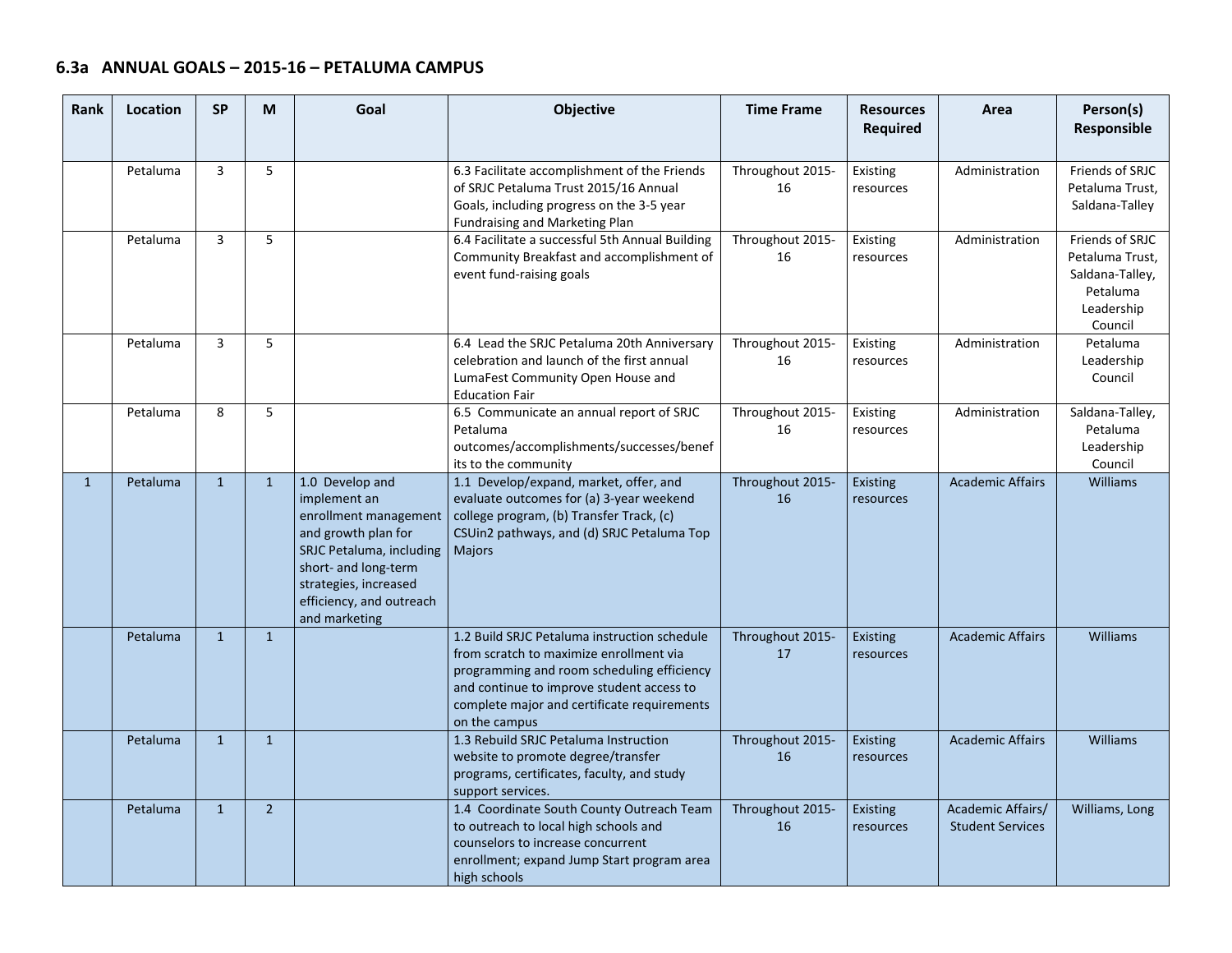| Rank           | Location | <b>SP</b>      | M              | Goal                                                                                                                                                                                                                  | Objective                                                                                                                                                                                          | <b>Time Frame</b>      | <b>Resources</b><br><b>Required</b>                            | Area                                         | Person(s)<br>Responsible |
|----------------|----------|----------------|----------------|-----------------------------------------------------------------------------------------------------------------------------------------------------------------------------------------------------------------------|----------------------------------------------------------------------------------------------------------------------------------------------------------------------------------------------------|------------------------|----------------------------------------------------------------|----------------------------------------------|--------------------------|
|                | Petaluma | $\mathbf{1}$   | $\overline{2}$ |                                                                                                                                                                                                                       | 1.5 Identify best practices retention<br>strategies and implement a plan to improve<br>student retention                                                                                           | Throughout 2015-<br>16 | <b>Existing</b><br>resources<br>and SSSP<br>(State)<br>Funding | Academic Affairs/<br><b>Student Services</b> | Williams, Long           |
| $\overline{2}$ | Petaluma | $\mathbf{1}$   | $\mathbf{1}$   | 2.0 Explore and<br>strengthen CTE presence<br>at SRJC Petaluma                                                                                                                                                        | 2.1 In collaboration with Public Relations,<br>develop, implement, and evaluate a<br>marketing plan to increase brand awareness<br>in the community and meet enrollment<br>management plan targets | Throughout 2015-<br>16 | <b>Existing</b><br>resources                                   | Academic Affairs/<br><b>Student Services</b> | Williams, Long           |
|                | Petaluma | $\overline{2}$ | $\overline{3}$ |                                                                                                                                                                                                                       | 2.2 Explore development of other CTE<br>programs that support local industry demand,<br>including Digital Audio; identify resources and<br>facilities needed to expand STEM and health<br>programs | Throughout 2015-<br>16 | Existing<br>resources                                          | <b>Academic Affairs</b>                      | <b>Williams</b>          |
| $\overline{3}$ | Petaluma | $\overline{4}$ | $\mathbf{1}$   | 3.0 Expand STEM<br>offerings at SRJC<br>Petaluma.                                                                                                                                                                     | 3.1 Collaborate with facilities master planning<br>group and departments to develop a plan to<br>expand STEM facilities at SRJC Petaluma.                                                          | Throughout 2015-<br>16 | <b>Existing</b><br>resources                                   | <b>Academic Affairs</b>                      | <b>Williams</b>          |
|                | Petaluma | $\overline{2}$ | $\overline{3}$ |                                                                                                                                                                                                                       | 3.2 Identify resources and facilities needed<br>to expand STEM and health programs                                                                                                                 | Throughout 2015-<br>16 | <b>Existing</b><br>resources                                   | <b>Academic Affairs</b>                      | <b>Williams</b>          |
| $\overline{4}$ | Petaluma | $\overline{3}$ | $\mathbf{1}$   | 4.0 In cooperation with<br>on and off-campus<br>constituent groups,<br>develop and implement<br>a plan that will increase<br>student enrollment in<br><b>ESL credit and non-credit</b><br>courses at SRJC<br>Petaluma | 4.1 Collaborate with ELL Outreach<br>Coordinator and ESL department to<br>implement outreach/marketing activities for<br><b>ESL</b>                                                                | Throughout 2015-<br>16 | <b>Existing</b><br>resources                                   | <b>Academic Affairs</b>                      | <b>Williams</b>          |
|                | Petaluma | $\overline{3}$ | $\mathbf{1}$   |                                                                                                                                                                                                                       | 4.2 Strategically redevelop an enrollment<br>growth and management plan for ESL,<br>including short- and long-range goals,<br>outreach and marketing strategies                                    | Throughout 2015-<br>16 | <b>Existing</b><br>resources                                   | <b>Academic Affairs</b>                      | Williams, Long           |
| $\mathbf{1}$   | Petaluma | 1              | $\mathbf{1}$   | 1.0 Implement Student<br>Success Teams as SRJC<br>Petaluma approach to<br>accomplishing SSSP<br>program goals                                                                                                         | 1.1 Hire and train staff for Student Success<br><b>Teams</b>                                                                                                                                       | Throughout 2015-<br>16 | Existing<br>resources                                          | <b>Student Services</b>                      | Long                     |
|                | Petaluma | $\mathbf{1}$   | $\mathbf{1}$   |                                                                                                                                                                                                                       | 1.2 Define Program components, create<br>implementation plan, and begin<br>implementation                                                                                                          | Throughout 2015-<br>16 | Existing<br>resources                                          | <b>Student Services</b>                      | Long                     |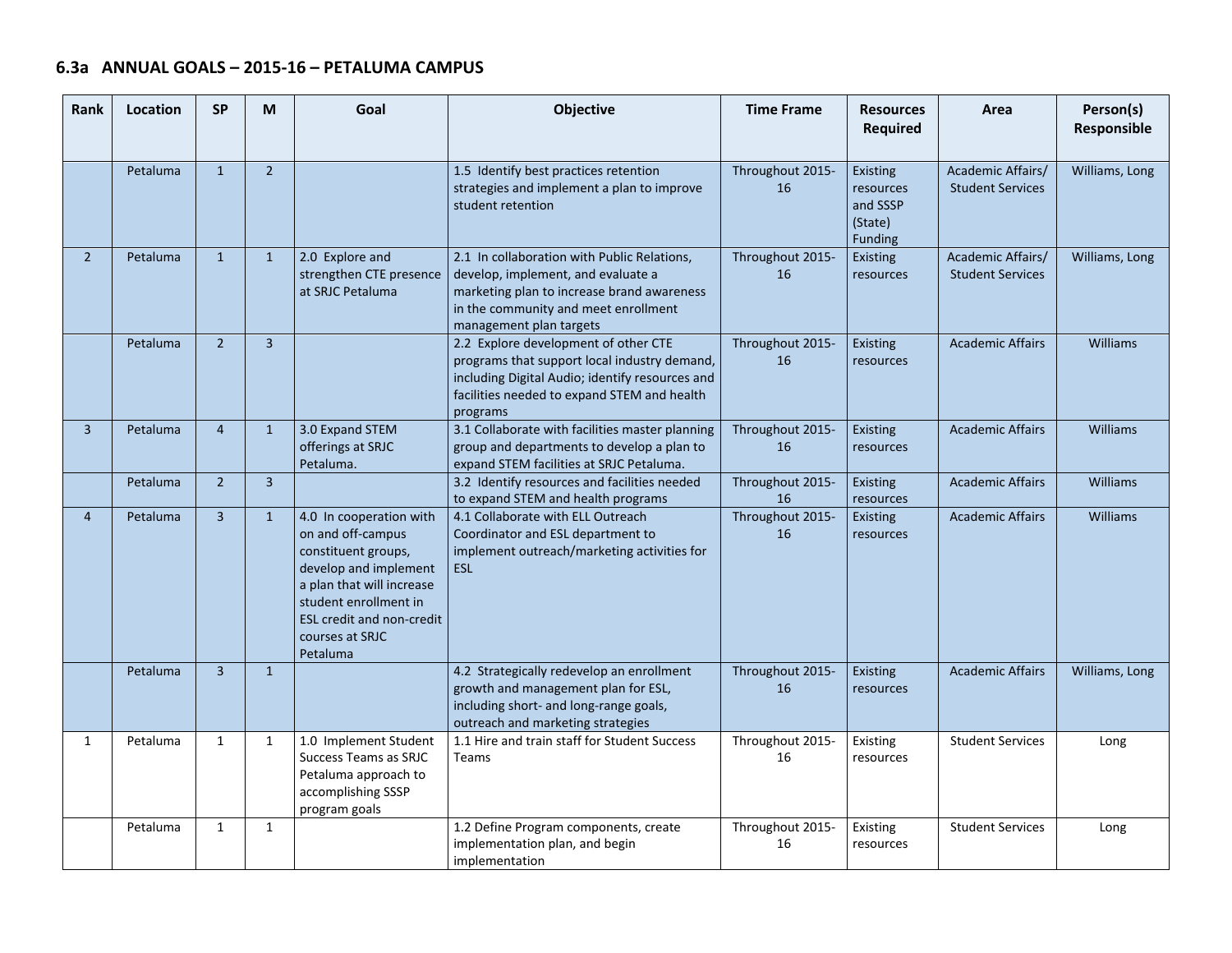| <b>Rank</b>    | Location | <b>SP</b>      | M              | Goal                                                                                                                                                         | Objective                                                                                                                                                                                          | <b>Time Frame</b>      | <b>Resources</b><br><b>Required</b> | Area                                         | Person(s)<br>Responsible |
|----------------|----------|----------------|----------------|--------------------------------------------------------------------------------------------------------------------------------------------------------------|----------------------------------------------------------------------------------------------------------------------------------------------------------------------------------------------------|------------------------|-------------------------------------|----------------------------------------------|--------------------------|
| $\overline{2}$ | Petaluma | $\mathbf{1}$   | $\mathbf{1}$   | 2.0 Implement Student<br><b>Success Technology</b><br>initiatives at SRJC<br>Petaluma                                                                        | 2.1 Pilot and then implement new Degree<br>Evaluation system at SRJC Petaluma                                                                                                                      | Throughout 2015-<br>16 | Existing<br>resources               | <b>Student Services</b>                      | Long                     |
|                | Petaluma | $\mathbf{1}$   | $\mathbf{1}$   |                                                                                                                                                              | 2.2 Serve as pilot site for new Starfish<br>Retention system                                                                                                                                       | Throughout 2015-<br>16 | Existing<br>resources               | <b>Student Services</b>                      | Long                     |
| $\overline{3}$ | Petaluma | $\mathbf{1}$   | $\overline{2}$ | 3.0 Develop and<br>implement an Outreach<br>Plan for the Petaluma<br>area that supports the<br><b>Enrollment Management</b><br>Plan for the campus           | 3.1 Engage the efforts of the South County<br>Outreach Team consisting of faculty,<br>managers, classified staff and students                                                                      | Throughout 2015-<br>16 | Existing<br>resources               | <b>Student Services</b>                      | Long                     |
|                | Petaluma | $\mathbf{1}$   | $\overline{2}$ |                                                                                                                                                              | 3.2 Identify and catalogue outreach<br>opportunities with K-12, business/industry,<br>non-profits, government agencies,<br>communities of color, and underserved<br>populations                    | Throughout 2015-<br>16 | Existing<br>resources               | <b>Student Services</b>                      | Long                     |
|                | Petaluma | $\mathbf{1}$   | $\overline{2}$ |                                                                                                                                                              | 3.3 Implement a plan that maximizes<br>existing human and financial resources while<br>expanding community connections and<br>awareness of the campus, particularly within<br>the Latino community | Throughout 2015-<br>16 | Existing<br>resources               | <b>Student Services</b>                      | Long                     |
| 4              | Petaluma | $\overline{2}$ | $\mathbf{1}$   | 4.0 Promote a culture of<br>Career and Major<br>exploration and<br>development for<br>students starting with<br>recruitment and through<br>goal achievement. | 4.1 Work with faculty and staff to encourage<br>students to focus on their goals and major<br>choices based on interests                                                                           | Throughout 2015-<br>16 | Existing<br>resources               | Student Services/<br><b>Academic Affairs</b> | Long, Williams           |
|                | Petaluma | $\mathbf{1}$   | $\mathbf{1}$   |                                                                                                                                                              | 4.2 Promote Work Experience, internships<br>and service learning/volunteer opportunities                                                                                                           | Throughout 2015-<br>16 | Existing<br>resources               | Student Services/<br><b>Academic Affairs</b> | Long, Williams           |
|                | Petaluma | $\mathbf{1}$   | 6              |                                                                                                                                                              | 4.3 Examine District procedures and systems<br>for a systematized approach to career/major<br>exploration for undecided students                                                                   | Throughout 2015-<br>16 | Undetermine<br>d                    | <b>Student Services</b>                      | Long                     |
| 5              | Petaluma | $\overline{3}$ | 5              | 5.0 Enhance student life<br>opportunities and social<br>media presence for SRJC<br>Petaluma                                                                  | 5.1 Support an increase in and variety of<br>student activities at SRJC Petaluma, including<br>multi-cultural events                                                                               | Throughout 2015-<br>16 | Existing<br>resources               | <b>Student Services</b>                      | Long                     |
| 6              | Petaluma | $\mathbf{1}$   | 6              | 6.0 Evaluate and refine<br>allocation and utilization<br>of space, staffing and<br>resources available to                                                    | 6.1 Examine outreach efforts toward all<br>students, with responsivity to growing<br>populations, including Latino/a populations                                                                   | Throughout 2015-<br>16 | Existing<br>resources               | <b>Student Services</b>                      | Long                     |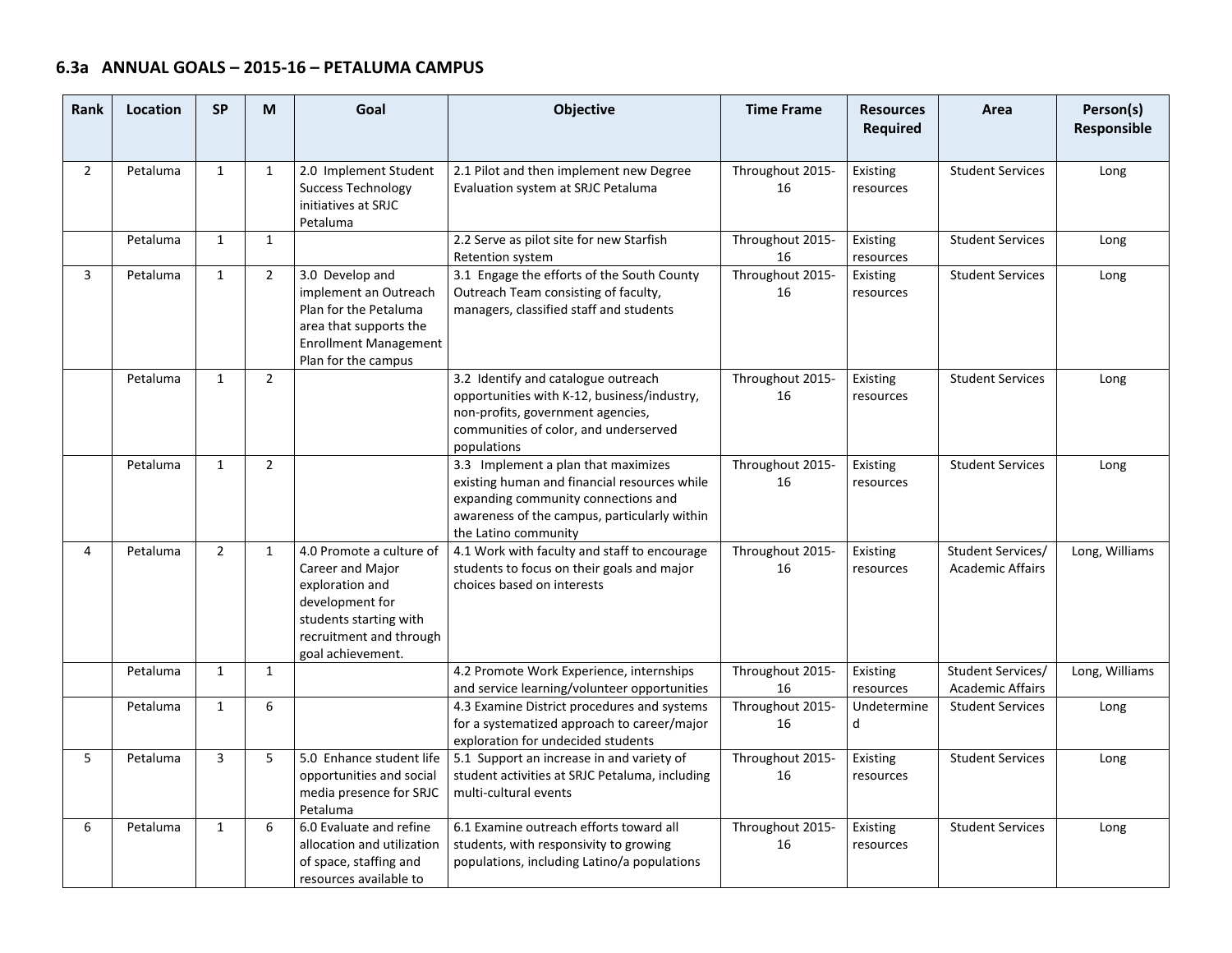| Rank           | Location        | <b>SP</b>      | M                | Goal                                                                                                                                                                                                               | Objective                                                                                                              | <b>Time Frame</b>          | <b>Resources</b><br>Required | Area                     | Person(s)<br>Responsible |
|----------------|-----------------|----------------|------------------|--------------------------------------------------------------------------------------------------------------------------------------------------------------------------------------------------------------------|------------------------------------------------------------------------------------------------------------------------|----------------------------|------------------------------|--------------------------|--------------------------|
|                |                 |                |                  | <b>SRJC Petaluma Student</b><br><b>Services</b>                                                                                                                                                                    |                                                                                                                        |                            |                              |                          |                          |
|                | Petaluma        | $\mathbf{1}$   | 6                |                                                                                                                                                                                                                    | 6.2 Secure additional resources and staff for<br>SRJC Petaluma, and realign existing positions<br>as feasible          | Throughout 2015-<br>16     | Existing<br>resources        | <b>Student Services</b>  | Long                     |
| $\overline{7}$ | Petaluma        | $\mathbf{1}$   | $\overline{2}$   | 7.0 In cooperation with<br>District departments,<br>plan and implement<br><b>Learning Communities</b><br>and Hispanic Serving<br>Institution (HSI)<br>programs at SRJC<br>Petaluma                                 | 7.1 Plan and develop new<br>Multicultural/Intercultural Center services                                                | Throughout 2015-<br>16     | Existing<br>Resources        | <b>Student Services</b>  | Long                     |
| 6              | Petaluma        | $\mathbf{1}$   | $\overline{2}$   |                                                                                                                                                                                                                    | 7.2 Plan and develop Dream Center                                                                                      | Throughout 2015-<br>16     | Existing<br>Resources        | <b>Student Services</b>  | Long                     |
| $\mathbf{1}$   | Petaluma        | $\bf 8$        | 6                | 1.0 In collaboration with<br><b>District Business</b><br>Services, the SRJC<br><b>Petaluma Business</b><br>Services unit will<br>facilitate the delivery of<br>campus support and<br>related business<br>services. | 1.1 Develop and refine Business Services at<br><b>SRJC Petaluma</b>                                                    | Throughout 2015-<br>16     | <b>Existing</b><br>resources | <b>Business Services</b> | Lewis                    |
|                | Petaluma        | 8              | 6                |                                                                                                                                                                                                                    | 1.2 Work on improving the efficiency of the<br>budget and tracking process for SRJC<br>Petaluma                        | Throughout 2015-<br>16     | Existing<br>resources        | <b>Business Services</b> | Lewis                    |
|                | Petaluma        | $\overline{7}$ | $\overline{7}$   |                                                                                                                                                                                                                    | 1.3 Work in partnership with Gateway to<br>College Director to create budget planning<br>tools                         | Throughout 2015-<br>16     | <b>Existing</b><br>resources | <b>Business Services</b> | Lewis                    |
| $\overline{2}$ | <b>District</b> | $\overline{7}$ | $\overline{3}$   | 2.0 In collaboration with<br><b>District Business</b><br>Services, support<br><b>Department Operations</b><br>Center (DOC) Emergency<br>Preparedness planning<br>efforts for the SRJC<br>Petaluma.                 | 2.1 Create Disaster Preparedness Forms for<br>the District                                                             | 2015/16 through<br>2016/17 | Existing<br>resources        | <b>Business Services</b> | Lewis                    |
|                | Petaluma        | 6              | $6 \overline{6}$ |                                                                                                                                                                                                                    | 2.2 Refine rough draft of the Finance Section<br>of the Department Operations Center (DOC)<br>binder for SRJC Petaluma | Throughout 2015-<br>16     | Existing<br>resources        | <b>Business Services</b> | Lewis                    |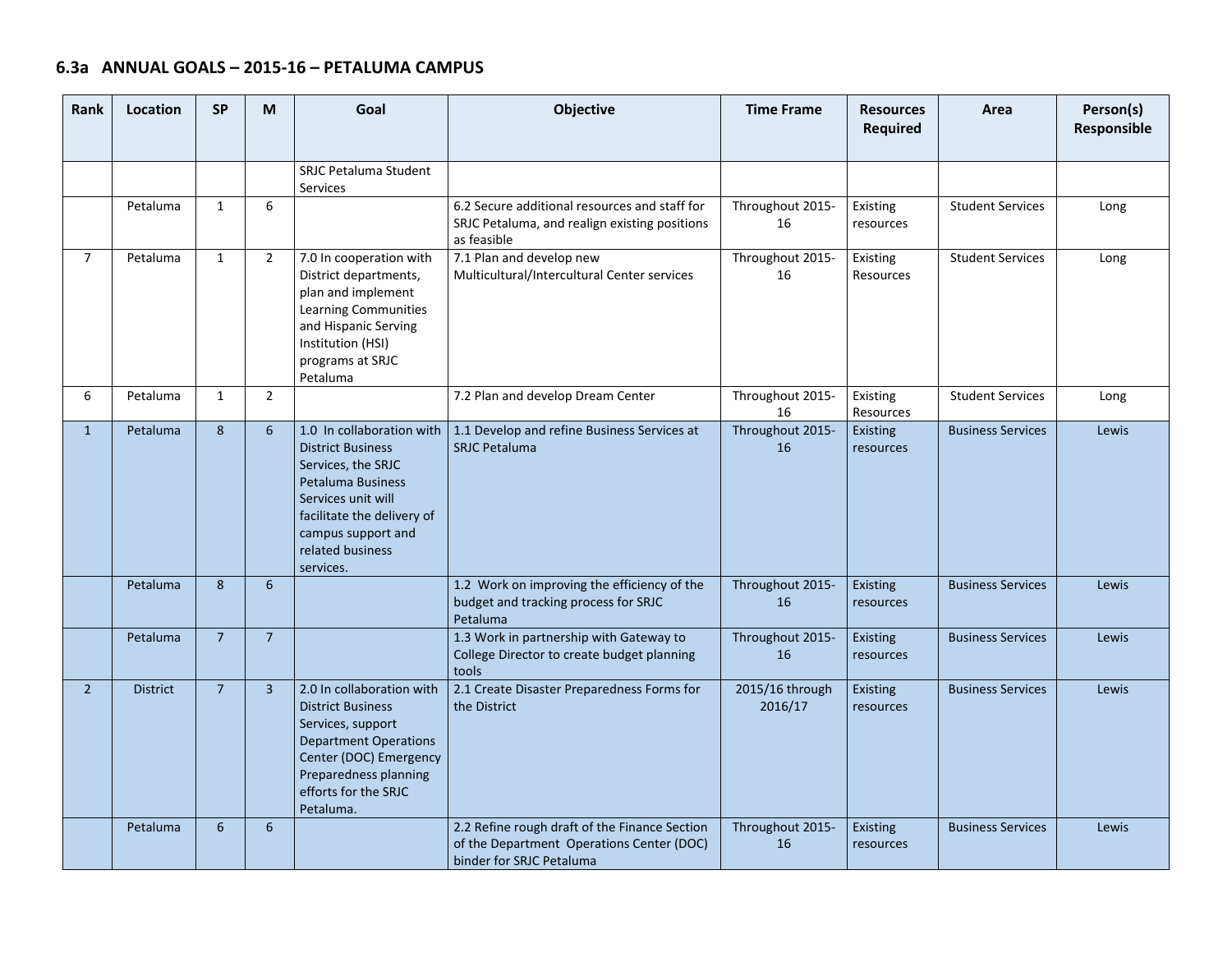| Rank           | Location        | <b>SP</b>       | M              | Goal                                                                                                                                                       | Objective                                                                                                                                                                                            | <b>Time Frame</b>          | <b>Resources</b><br><b>Required</b>                 | Area                            | Person(s)<br>Responsible |
|----------------|-----------------|-----------------|----------------|------------------------------------------------------------------------------------------------------------------------------------------------------------|------------------------------------------------------------------------------------------------------------------------------------------------------------------------------------------------------|----------------------------|-----------------------------------------------------|---------------------------------|--------------------------|
|                | Petaluma        | 6               | $6\phantom{1}$ |                                                                                                                                                            | 2.3 In collaboration with the Petaluma<br>Leadership Council, provide Business Services<br>support in the coordination and organization<br>of supplies and materials for the DOC Center.             | Throughout 2015-<br>16     | Existing<br>resources                               | <b>Business Services</b>        | Lewis                    |
| $\overline{3}$ | <b>District</b> | $5\overline{5}$ | $\overline{3}$ | 3.0 In collaboration with<br><b>District Business</b><br>Services, improve<br>Sustainable Practices for<br><b>Business Services</b><br>standard practices. | 3.1 Develop sustainable processes for<br>storage/retention/access of backup<br>documentation throughout the Business<br>Services function                                                            | Throughout 2015-<br>16     | Existing<br>resources                               | <b>Business Services</b>        | Lewis                    |
|                | <b>District</b> | $\mathbf{1}$    | $\overline{3}$ |                                                                                                                                                            | 3.2 Redevelop the Accounting website to be<br>more interactive and helpful for students                                                                                                              | 2015-16 through<br>2016-17 | Existing<br>resources                               | <b>Business Services</b>        | Lewis                    |
| $\overline{4}$ | <b>District</b> | $\overline{7}$  | $6\phantom{1}$ | 4.0 Participate in<br>planning to reduce<br>SRJC's structural deficit.                                                                                     | 4.1 Through participation in committees<br>(BAC, FRET) continue involvement in<br>identifying new sources of funding, best<br>utilization of existing funding, and<br>identification of cost savings | 2015-16 through<br>2016-17 | Existing<br>resources                               | <b>Business Services</b>        | Lewis                    |
| $\mathbf{1}$   | Petaluma        | $\overline{4}$  | 6              | 1.0 Complete and<br>implement the draft<br>key/card<br>distribution/retrieval<br>procedures in order to<br>improve security at SRJC<br>Petaluma.           | 1.1 Procedures - Review draft procedures and<br>modify as needed, final review with PLC                                                                                                              | Throughout 2015-<br>16     | <b>Existing staff</b><br>resources                  | <b>Facilities</b><br>Operations | Watts                    |
|                | Petaluma        | $\overline{4}$  | 6              |                                                                                                                                                            | 1.2 Key Boxes - Review current key box<br>system to Improve current distribution,<br>monitoring, and retrieval procedures.                                                                           | Throughout 2015-<br>16     | <b>Existing staff</b><br>resources                  | Facilities<br>Operations        |                          |
| $\overline{2}$ | Petaluma        | 6               | 3              | 2.0 Secure additional<br>staffing to right-size<br>maintenance crew in<br>order to provide<br>appropriate services.                                        | 2.1 Fill void in skilled maintenance staff with<br>permanent staffing or outside funding for<br>contractor repairs in order to maintain<br>campus learning and working environment.                  | Throughout 2015-<br>16     | Additional<br>skilled staff<br>and or funds.        | <b>Facilities</b><br>Operations | Watts                    |
|                | Petaluma        | 6               | $\overline{3}$ |                                                                                                                                                            | 2.2 Fill void in administrative support staff<br>with permanent on-site staffing or funding<br>for STNC                                                                                              | Throughout 2015-<br>16     | Additional<br>skilled<br>staff/funds.               | <b>Facilities</b><br>Operations | Watts                    |
|                | Petaluma        | 6               | 3              |                                                                                                                                                            | 2.3 Fill shortage in Grounds staffing with<br>permanent staff or funding for STNC                                                                                                                    | Throughout 2015-<br>16     | Additional<br>skilled<br>staff/funds.               | <b>Facilities</b><br>Operations | Watts                    |
| 3              | Petaluma        | $\overline{4}$  | $\overline{3}$ | 3.0 Provide support for<br><b>SRJC Petaluma Measure</b><br>H projects through                                                                              | 3.1 Work collaboratively with Facilities<br>Planning and Operations to identify bond-<br>funded upgrade/modernization projects that                                                                  | Throughout 2015-<br>16     | Will require<br>additional<br>staff<br>resources in | <b>Facilities</b><br>Operations | Watts                    |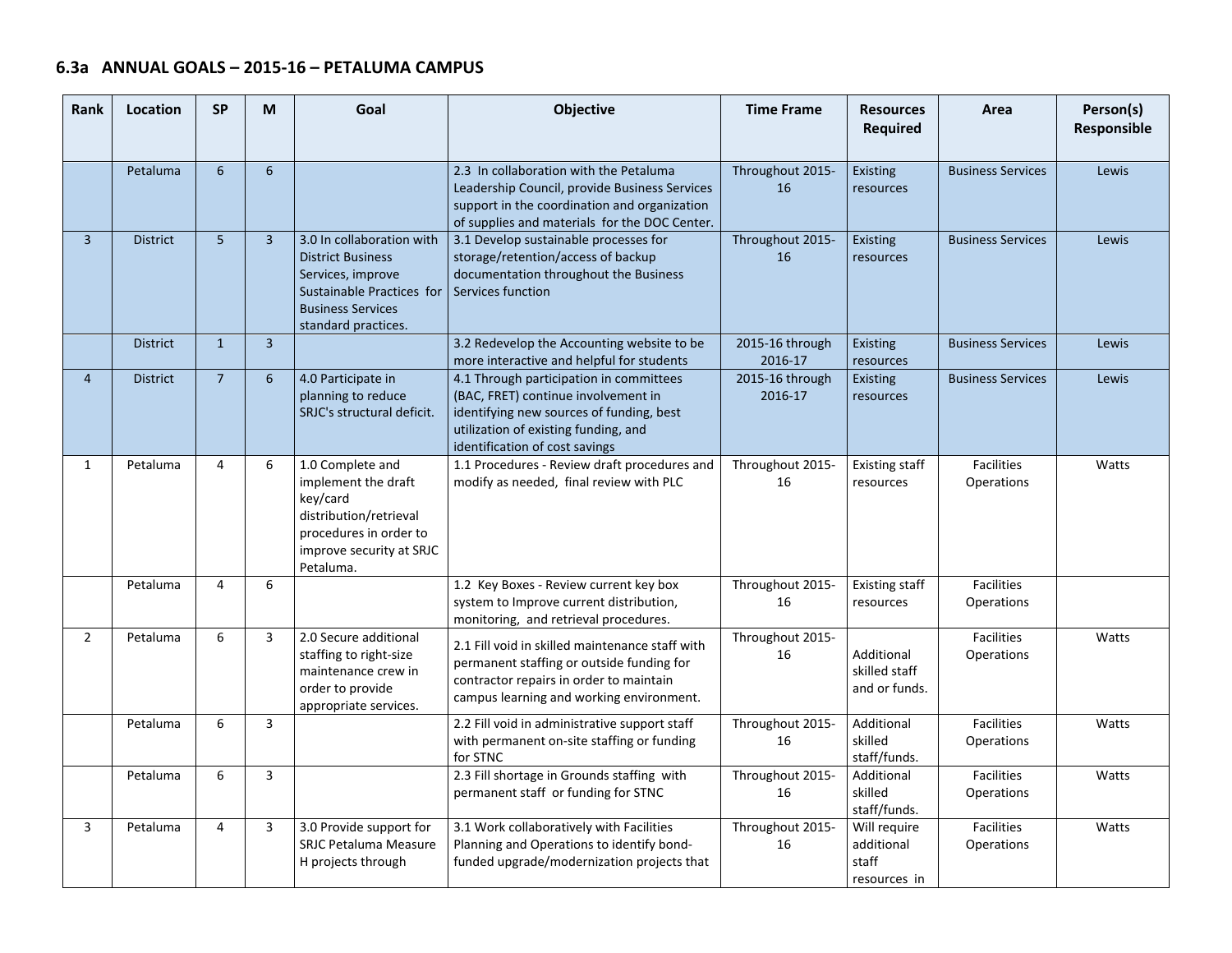| Rank           | Location        | <b>SP</b>       | M              | Goal                                                                                             | Objective                                                                                                                                                                                       | <b>Time Frame</b>      | <b>Resources</b><br><b>Required</b>                                                                                 | Area                                                                                               | Person(s)<br>Responsible                                          |
|----------------|-----------------|-----------------|----------------|--------------------------------------------------------------------------------------------------|-------------------------------------------------------------------------------------------------------------------------------------------------------------------------------------------------|------------------------|---------------------------------------------------------------------------------------------------------------------|----------------------------------------------------------------------------------------------------|-------------------------------------------------------------------|
|                |                 |                 |                | project design and<br>implementation.                                                            | will enhance the learning and working<br>environment on the SRJC Petaluma.                                                                                                                      |                        | order to<br>provide<br>meeting time<br>to review<br>projects                                                        |                                                                                                    |                                                                   |
|                | Petaluma        | $\overline{4}$  | 3              |                                                                                                  | 3.2 Continue to identify, and prioritize<br>Measure H bond projects.                                                                                                                            | Throughout 2015-<br>16 | Will require<br>additional<br>staff<br>resources in<br>order to<br>provide<br>meeting time<br>to review<br>projects | <b>Facilities</b><br>Operations                                                                    | Watts                                                             |
|                | Petaluma        | $\overline{4}$  | 3              |                                                                                                  | 3.3 Provide vision and construction<br>knowledge to assist in design and<br>development of facilities projects.                                                                                 | Throughout 2015-<br>16 | Additional<br>staff<br>resources in<br>order to<br>provide<br>meeting time<br>to review<br>projects                 | <b>Facilities</b><br><b>Operations</b>                                                             | Watts                                                             |
| 4              | Petaluma        | $\overline{4}$  | $\overline{7}$ | 4.0 Develop a staffing<br>plan to support student,<br>outreach, and outside<br>events on campus. | 4.1 Track event hours, and funds received<br>utilizing STNC's to offset lost production<br>hours.                                                                                               | Throughout 2015-<br>16 | Utilization of<br>existing staff,<br>and or STNC<br>AA                                                              | Facilities<br>Operations                                                                           | Watts                                                             |
| $\mathbf{1}$   | Petaluma        | $\bf 8$         | 7 <sup>7</sup> | 1.0 Continue<br>development of media<br>instructional support<br>services for SRJC<br>Petaluma.  | 1.1 Design and develop a Media Services page<br>on the SRJC Petaluma website.                                                                                                                   | 2015-2016              | <b>With SRJC</b><br>Petaluma<br><b>Existing</b><br>resources.                                                       | <b>Media Services</b>                                                                              | Pearson                                                           |
| $2^{\circ}$    | <b>District</b> | $\bf 8$         | 6              | 2.0 Assist with<br>purchase and<br>deployment of the<br>district Event<br>Management System.     |                                                                                                                                                                                                 | 2015-2016              | <b>With District</b><br>Resources                                                                                   | <b>Facilities</b><br>Operations/Media<br>/ Student Affairs/<br>all district facility<br>schedulers | Pearson, SR<br>Media Manager /<br>Bielen /<br>Ethington /<br>Webb |
| $\overline{3}$ | Petaluma        | $5\phantom{.0}$ | 5 <sub>5</sub> | 2.0 Develop a district<br>visual resources and<br>asset management<br>system.                    | 2.1 Work with Public Relations to develop a<br>districtwide photo and video management<br>system to track and easily find both<br>images/footage, identify the subjects, and<br>release rights. | Ongoing 2015-2016      | <b>With Campus</b><br>and District<br>resources.                                                                    | Media Services /<br><b>Public Relations</b>                                                        | Pearson,<br><b>PR Director</b>                                    |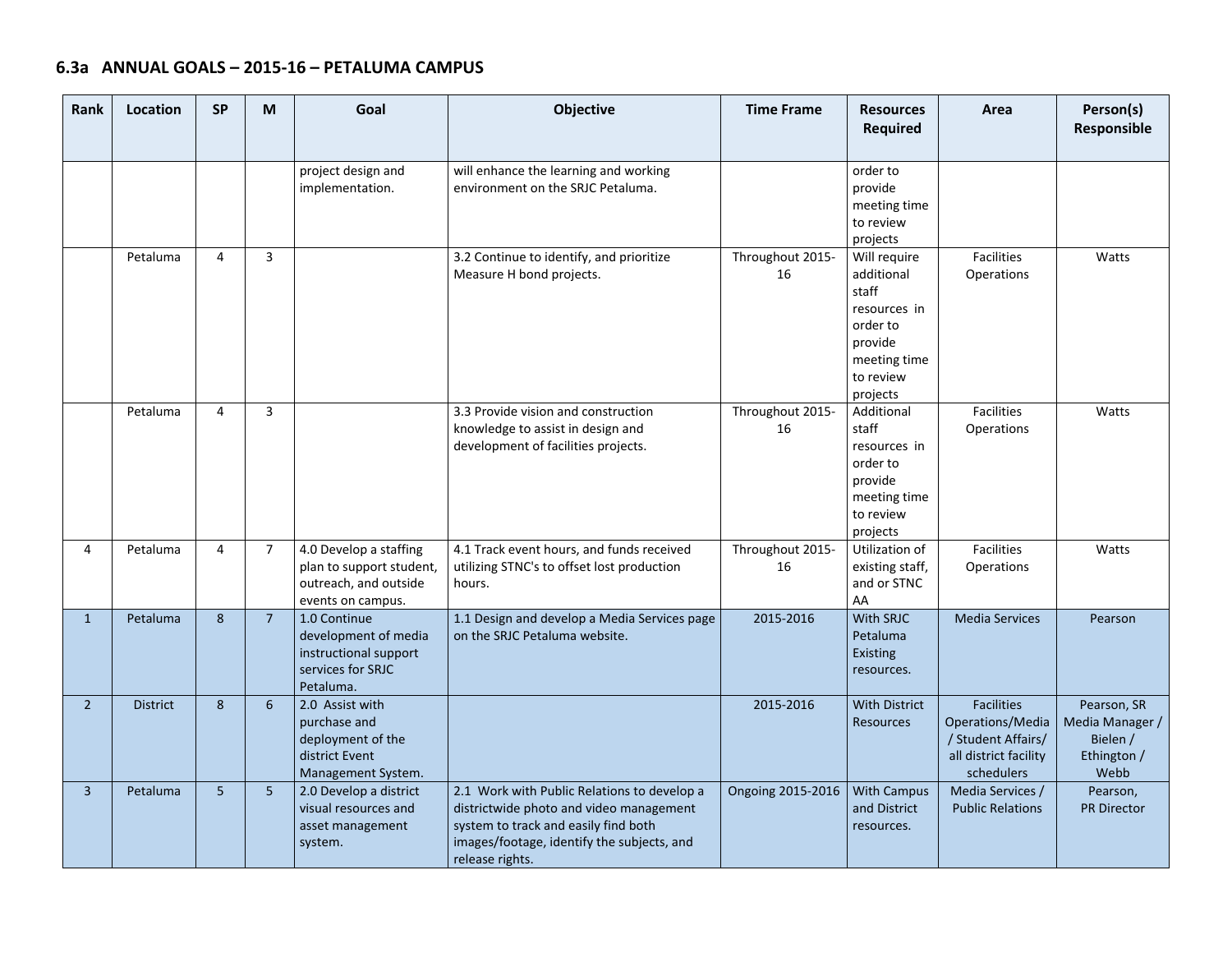| <b>Rank</b> | Location        | <b>SP</b> | М | Goal                                                       | <b>Objective</b>                                                                                                                                                                                                                                                                                          | <b>Time Frame</b> | <b>Resources</b><br><b>Required</b>  | Area                  | Person(s)<br>Responsible                           |
|-------------|-----------------|-----------|---|------------------------------------------------------------|-----------------------------------------------------------------------------------------------------------------------------------------------------------------------------------------------------------------------------------------------------------------------------------------------------------|-------------------|--------------------------------------|-----------------------|----------------------------------------------------|
|             | <b>District</b> |           | 6 | develop a plan to create<br>additional<br>implementations. | 3.0 Assess current video 3.1 Assess the requirements of unmet video<br>$\vert$ conferencing needs and $\vert$ conferencing requests and identify new<br>spaces to potentially install additional video<br>conferencing resources. Apply for bond<br>funding from ITG to fund and develop these<br>spaces. | 2015-2016         | <b>With existing</b><br>Bond funding | <b>Media Services</b> | Pearson, SR<br>Media Manager,<br><b>IT Manager</b> |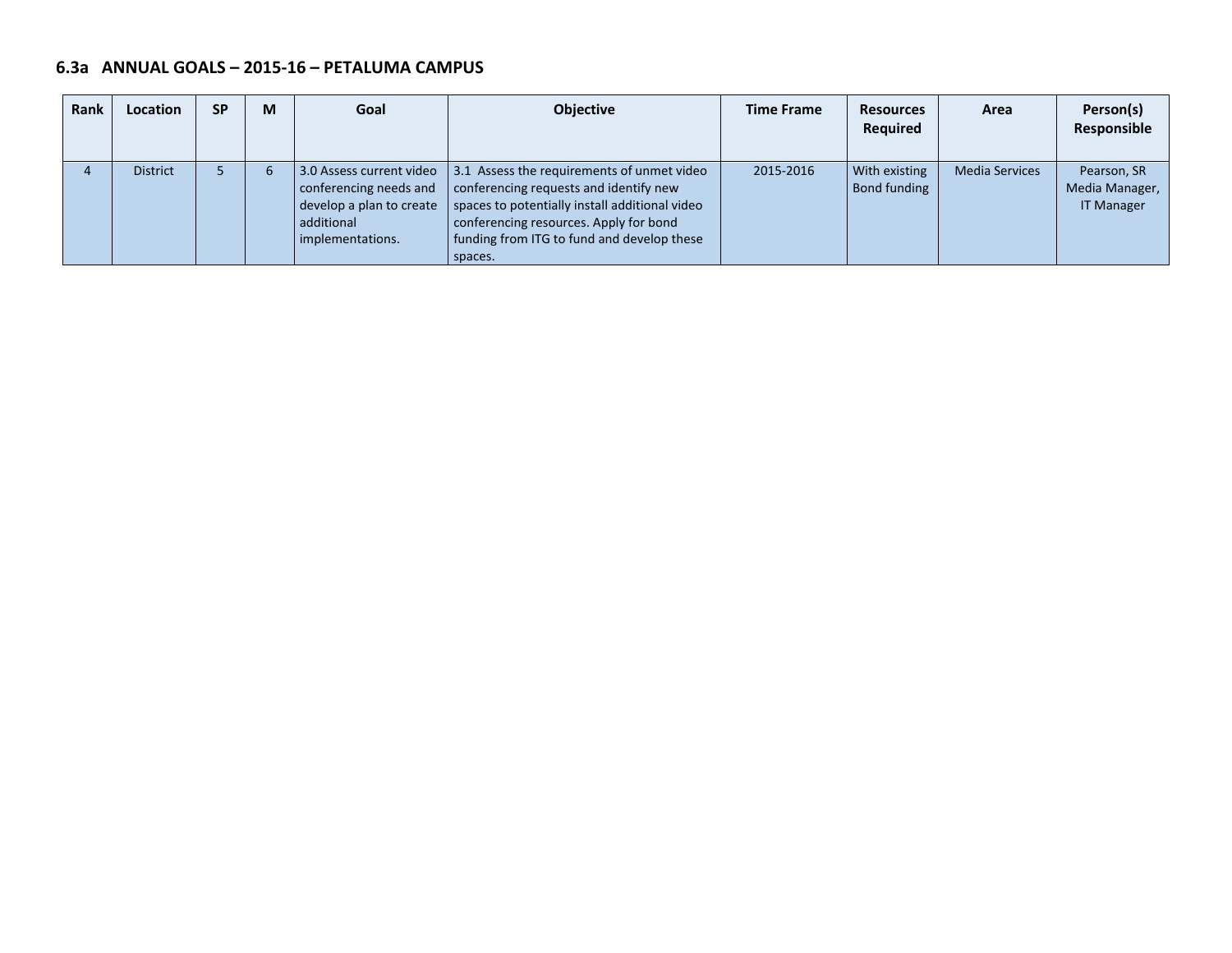## **6.3a ANNUAL GOALS – 2015‐16 – STUDENT SERVICES**

| Rank | <b>Location</b> | <b>SP</b> | M  | Goal                                                                                                                                                        | Objective                                                                                                                                                                                | <b>Time Frame</b> | <b>Resources Required</b>                                                                                                            |
|------|-----------------|-----------|----|-------------------------------------------------------------------------------------------------------------------------------------------------------------|------------------------------------------------------------------------------------------------------------------------------------------------------------------------------------------|-------------------|--------------------------------------------------------------------------------------------------------------------------------------|
| 0001 | <b>ALL</b>      | 01        | 02 | Support development of the<br>1.<br>whole student from early college<br>awareness through successful<br>completion of educational and<br>career goals.      | Expand and sustain access by<br>eliminating barriers, expanding<br>strategic outreach efforts, and<br>delivering services effectively through<br>current technologies.                   | 2014-17           | Staff time; coordinate outreach,<br>middle schools and "Sonoma Promise".<br>Set agreements with schools and<br>community partners.   |
| 0001 | ALL             | 01        | 02 | Support development of the<br>2.<br>whole student from early college<br>awareness through successful<br>completion of educational and<br>career goals.      | Increase retention and academic<br>progress through student engagement<br>with: academic and student services,<br>faculty and staff, and campus and<br>community activities.             | 2014-17           | Staff time; faculty involvement in<br>"Early Connect", coordinated outreach<br>and SSSP. Pilot EPI and related student<br>follow-up. |
| 0001 | <b>ALL</b>      | 01        | 02 | Support development of the<br>3.<br>whole student from early college<br>awareness through successful<br>completion of educational and<br>career goals.      | Increase the number of students who<br>complete their educational plans and<br>goals.                                                                                                    | 2014-17           | Increased counselor contact time;<br>improve online services for Distance Ed<br>students.                                            |
| 0001 | <b>ALL</b>      | 01        | 02 | Support development of the<br>4.<br>whole student from early college<br>awareness through successful<br>completion of educational and<br>career goals.      | Enhance cultural competency to better<br>serve all student populations with a<br>focus on first generation college<br>students and the increasing Latino-a<br>population.                | 2014-17           | Staff time; HSI and SSSP, Student<br>Equity funded programs and events.                                                              |
| 0001 | <b>ALL</b>      | 02        | 02 | 5.<br>Foster learning and academic<br>excellence by providing effective<br>programs and services.                                                           | Engage students and spark intellectual<br>curiosity in learner-centered<br>environments.                                                                                                 | 2014-17           | Staff time; implementation of<br>Engagements and intercultural events.                                                               |
| 0001 | <b>ALL</b>      | 02        | 02 | Foster learning and academic<br>6.<br>excellence by providing effective<br>programs and services.                                                           | Integrate academic and student<br>support services across the campus.                                                                                                                    | 2014-17           | Staff time; collaboration of HSI, SE, BSI,<br>Umoja, and Apass program activities.                                                   |
| 0001 | <b>ALL</b>      | 03        | 02 | 7.<br>Serve our diverse communities<br>and strengthen our connections<br>through engagement,<br>collaboration, partnerships,<br>innovation, and leadership. | Identify the educational needs of our<br>changing demographics and develop<br>appropriate and innovative programs<br>and services with a focus on the<br>increasing Latino/a population. | 2014-17           | Staff time; HSI, SSSP and Student<br>Equity funds, intercultural<br>engagement.                                                      |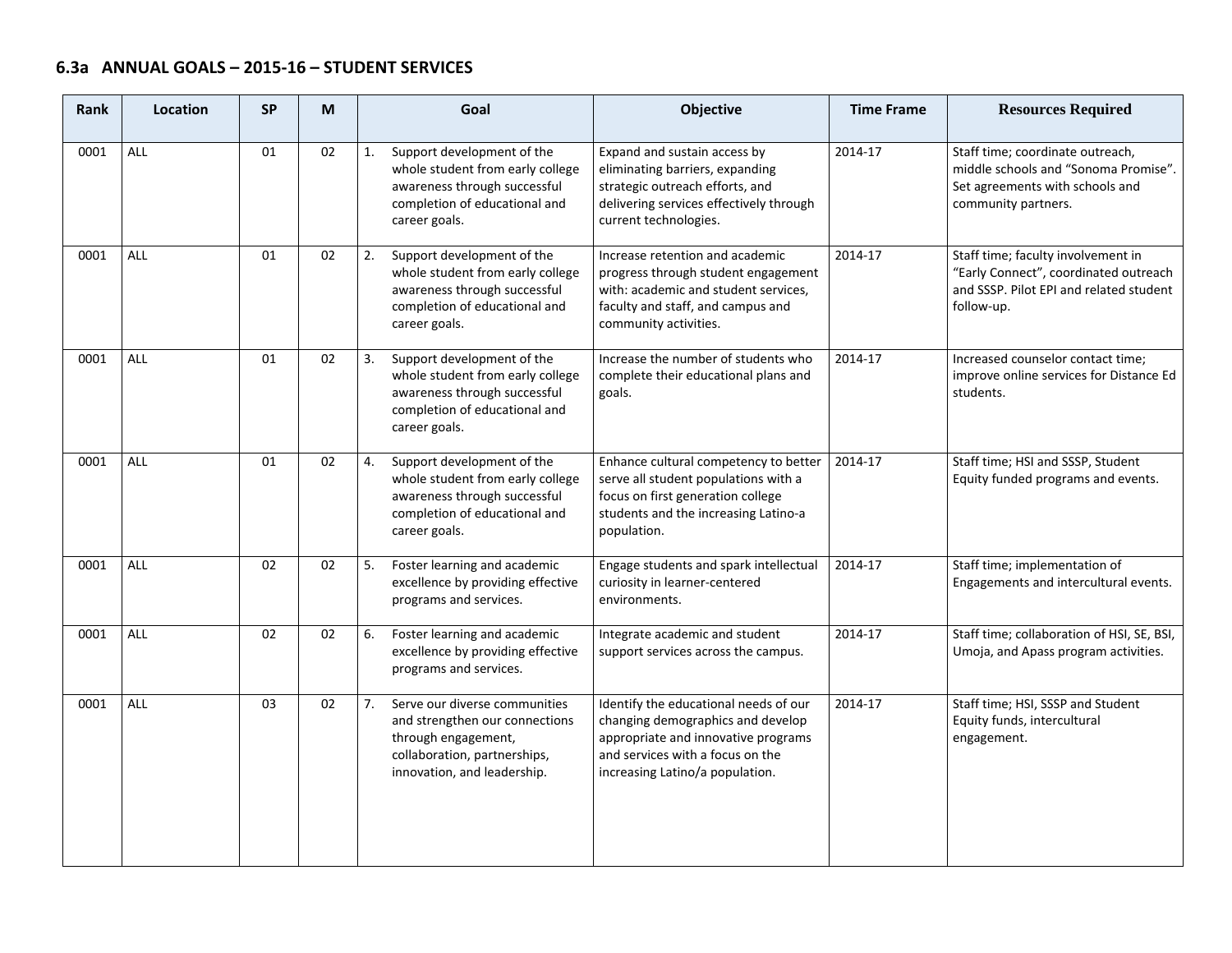## **6.3a ANNUAL GOALS – 2015‐16 – STUDENT SERVICES**

| Rank | Location   | <b>SP</b> | M  | Goal                                                                                                                                                        | <b>Objective</b>                                                                                                                                                                                 | <b>Time Frame</b> | <b>Resources Required</b>                                                                                     |
|------|------------|-----------|----|-------------------------------------------------------------------------------------------------------------------------------------------------------------|--------------------------------------------------------------------------------------------------------------------------------------------------------------------------------------------------|-------------------|---------------------------------------------------------------------------------------------------------------|
| 0001 | <b>ALL</b> | 03        | 02 | Serve our diverse communities<br>8.<br>and strengthen our connections<br>through engagement,<br>collaboration, partnerships,<br>innovation, and leadership. | Contribute to the richness of our<br>multicultural community by promoting<br>cultural initiatives that complement<br>academics and encourage the<br>advancement and appreciation of the<br>arts. | 2014-17           | Staff time; Implementation of<br>multicultural events, arts and lectures<br>and engagement activities.        |
| 0001 | <b>ALL</b> | 03        | 02 | 9.<br>Serve our diverse communities<br>and strengthen our connections<br>through engagement,<br>collaboration, partnerships,<br>innovation, and leadership. | Meet the lifelong educational and<br>career needs of our communities (e.g.<br>seniors, emerging populations,<br>veterans, re-entry students).                                                    | 2014-17           | Staff time; Remodeled space for<br>Veterans Resource Center, Student<br>Equity Center, Dream Center.          |
| 0001 | <b>ALL</b> | 05        | 02 | 10. Establish a culture of<br>sustainability that promotes<br>environmental stewardship,<br>economic vitality, and social<br>equity.                        | Expand, support, and monitor district-<br>wide sustainability practices and<br>initiatives.                                                                                                      | 2014-17           | Staff time; Sustainable practices<br>among students, adopt "Greenprint"<br>recommendations.                   |
| 0001 | <b>ALL</b> | 07        | 02 | 11. Pursue resource development and<br>diversification while maintaining<br>responsible fiscal practices and<br>financial stability.                        | Pursue alternative funding sources<br>including grants, partnerships, and<br>scholarships to support our diverse<br>communities and students.                                                    | 2014-17           | Staff time; coordination with SRJC<br>Foundation and Grants Office.                                           |
| 0001 | <b>ALL</b> | 07        | 02 | 12. Pursue resource development and<br>diversification while maintaining<br>responsible fiscal practices and<br>financial stability.                        | Manage enrollment and course<br>offerings to maximize apportionment<br>funding.                                                                                                                  | 2014-17           | Staff time; follow Strategic Enrollment<br>Plan.                                                              |
| 0001 | <b>ALL</b> | 07        | 02 | 13. Pursue resource development and<br>diversification while maintaining<br>responsible fiscal practices and<br>financial stability.                        | Develop a comprehensive enrollment<br>management plan to meet SRJC's<br>enrollment goal for 2015-16.                                                                                             | 2014-17           | Staff time; implement short term<br>enrollment plan, expand marketing<br>and onboarding model.                |
| 0001 | <b>ALL</b> | 08        | 02 | 14. Continuously improve<br>institutional effectiveness in<br>support of our students, staff, and<br>communities.                                           | Fully implement continuous quality<br>improvement strategies to achieve<br>greater transparency, effectiveness,<br>efficiency, and participation.                                                | 2014-17           | Staff time; complete SLO assessments<br>for all programs and integrate results<br>toward program development. |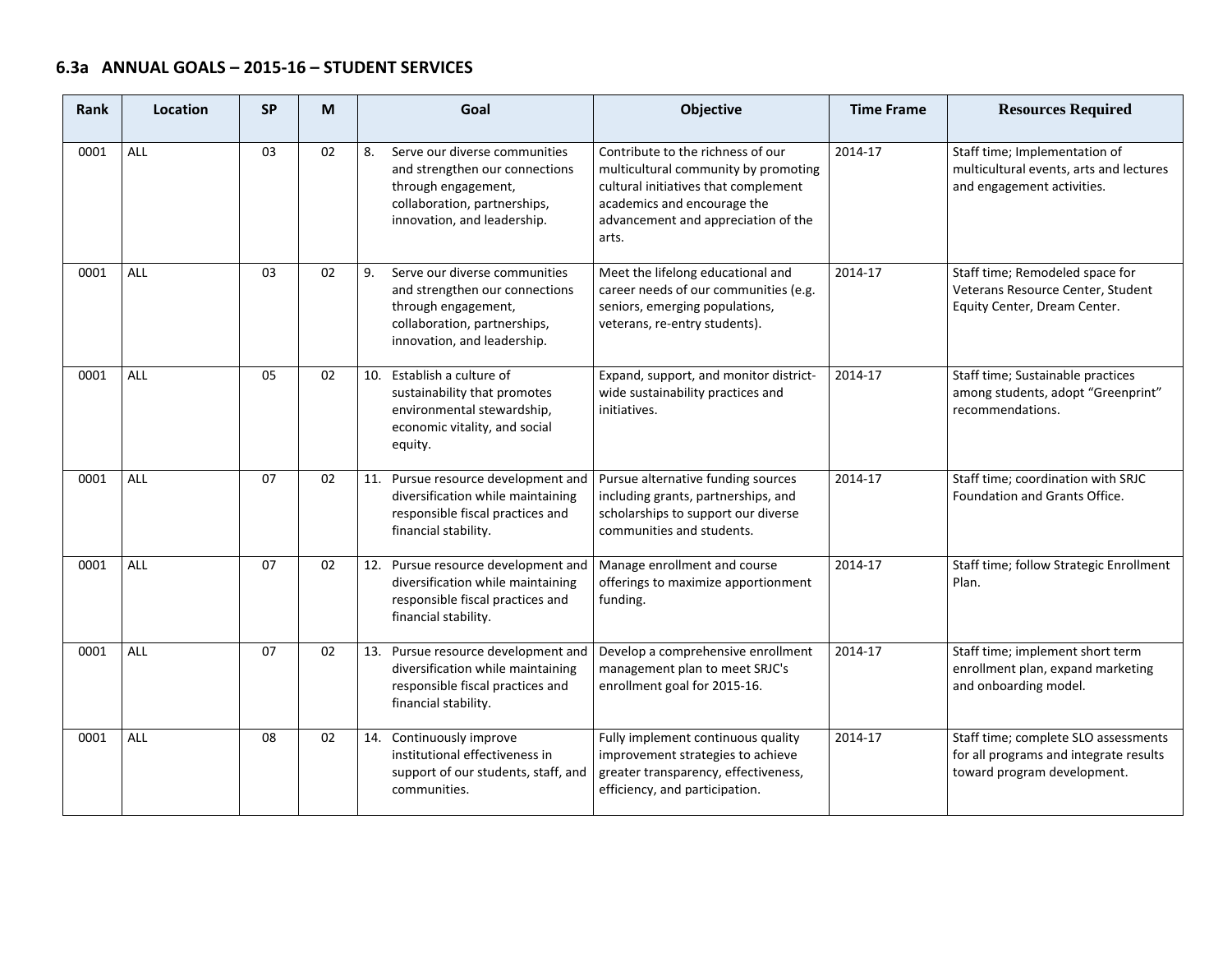# **6.3a ANNUAL GOALS – 2015‐16 – OTHER DISTRICT SERVICES: FACILITIES PLANNING & OPERATIONS**

| Rank    | Location      | <b>SP</b>                | M                       | Goal                                                                                                             | <b>Objective</b>                                                                                                                                                                                                                                 | <b>Timeframe</b>   | <b>Resources Required</b>      |
|---------|---------------|--------------------------|-------------------------|------------------------------------------------------------------------------------------------------------------|--------------------------------------------------------------------------------------------------------------------------------------------------------------------------------------------------------------------------------------------------|--------------------|--------------------------------|
| 1.0     | District Wide | <b>DEF</b><br><b>DEF</b> | 1/2/3/<br>4/5/6         | 1.0 Manage and Coordinate<br>District Wide Projects and<br><b>Space Planning</b>                                 | 1.1 Plan, design, bid and complete projects<br>district wide in support of student success.<br>1.2 Manage and coordinate space planning<br>and improvements as minimally required<br>to meet departmental and<br>grant/programmatic need(s).     | Ongoing<br>Ongoing | $+/- 200,000$<br>$+/- 200,000$ |
| 1.0     | District Wide | <b>DEF</b>               | 1/2/3<br>/4<br>/5<br>/6 | 2.0 Develop and submit the<br>District Five-Year Capital<br>Outlay Plan to the State                             | 2.1 Prepare and coordinate with Measure H,<br>obtain Board approval and submit the<br>2016-2020 Major Capital Outlay Plan.                                                                                                                       | <b>July 2015</b>   | $+/- 20,000$                   |
| $1.0\,$ | District Wide | <b>DEF</b>               | 1/2/3<br>/4<br>/5<br>/6 | 3.0 Develop and submit the<br>District Five-Year Scheduled<br>Maintenance Plan to the State                      | 3.1 Prepare, obtain Board approval, and<br>submit the District Five-Year Scheduled<br>Maintenance Program based on TCO.                                                                                                                          | December 2015      | $+/- 20,000$                   |
| 1.0     | District Wide | <b>DEF</b>               | 1/2/3<br>/4<br>/5<br>/6 | 4.0 Continue to Implement<br>District-wide Energy<br><b>Conservation Measures and</b><br>Sustainable Initiatives | 4.1 Provide leadership and determine<br>feasibility and effectiveness of various<br>energy efficiency measures for Prop 39<br>submission, including analysis of<br>opportunities.                                                                | 2015-16            |                                |
|         |               | <b>DEF</b>               |                         |                                                                                                                  | 4.2 Based on TCO/Accreditation<br>requirements, establish need for "Energy<br>& Sustainability Manager" position<br>reporting to Dean FPO.                                                                                                       | Ongoing            | $+/- 100,000$                  |
|         |               | <b>DEF</b>               |                         |                                                                                                                  | 4.3 Establish and adopt during the design<br>phase, conservation and sustainable<br>elements whenever feasible. Such as:<br>Bloom Box, MWVAT, Fuel Storage, PVs,<br>thermal energy storage, LEDs, increased<br>recycling and water conservation. | Ongoing            |                                |
| 1.0     | District Wide | <b>DEF</b><br><b>DEF</b> | 1/2/3<br>/4<br>/5<br>/6 | 5.0 Enhance District-Wide Safety<br>and Risk Management                                                          | 5.1 Review and update the District Hazard<br>Communication program for the new GHS-<br>SDS requirements.                                                                                                                                         | June 2016          | $+/- 55,000$                   |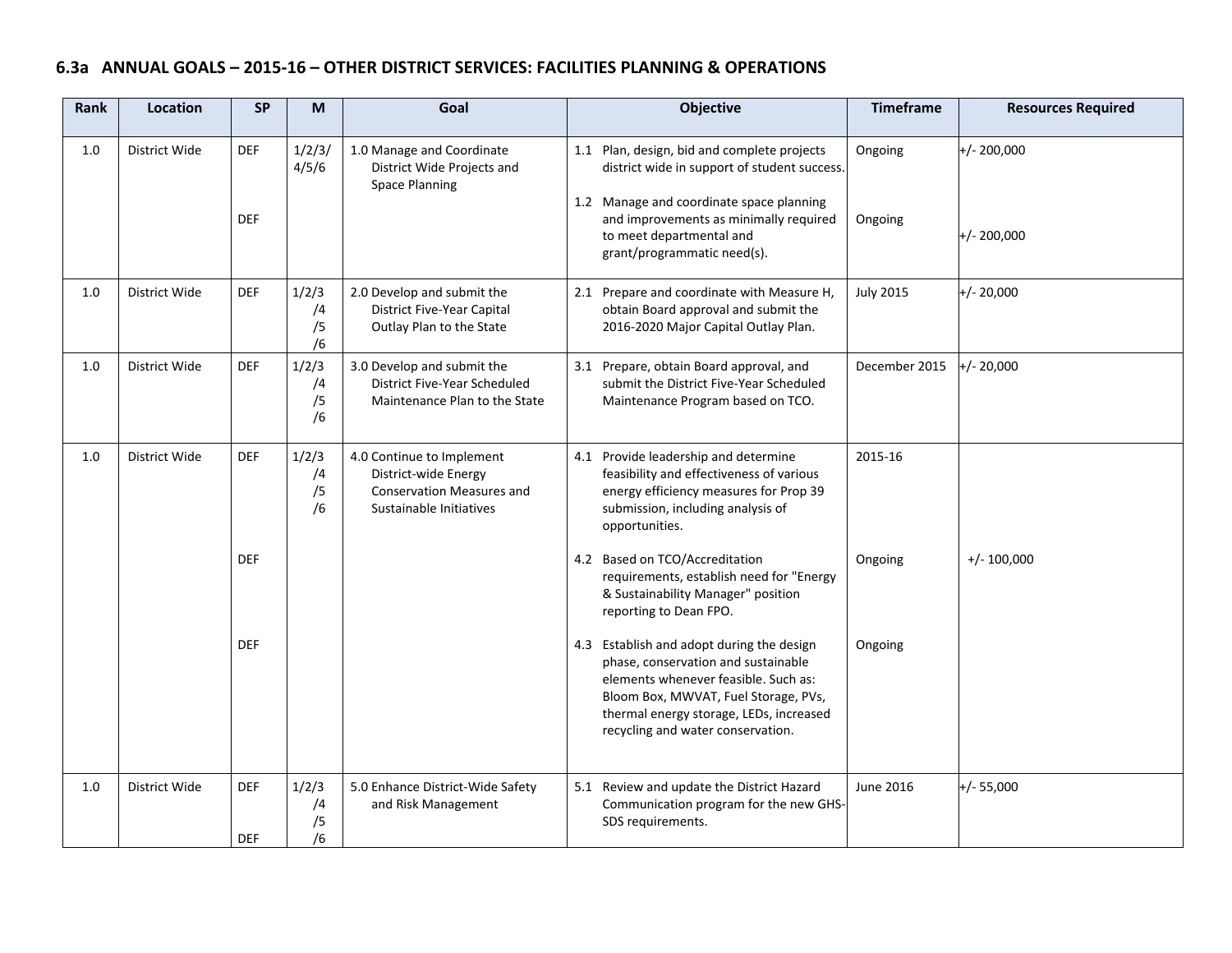# **6.3a ANNUAL GOALS – 2015‐16 – OTHER DISTRICT SERVICES: FACILITIES PLANNING & OPERATIONS**

| Rank | <b>Location</b> | <b>SP</b>                | M                       | Goal                                                                       | Objective                                                                                                                                                                                                                                                                                                                                                                             | <b>Timeframe</b>                 | <b>Resources Required</b> |
|------|-----------------|--------------------------|-------------------------|----------------------------------------------------------------------------|---------------------------------------------------------------------------------------------------------------------------------------------------------------------------------------------------------------------------------------------------------------------------------------------------------------------------------------------------------------------------------------|----------------------------------|---------------------------|
|      |                 | <b>DEF</b>               |                         |                                                                            | 5.2 Review and improve the health and safety<br>training awareness, by establishing<br>monthly offerings of New Employee Safety<br>Orientation and Emergency Preparedness.<br>5.3 Review and identify loss exposure trends<br>with carrier to focus on supporting the<br>reduction of the District loss exposure.                                                                     | Ongoing/<br>June 2016<br>Ongoing | $+/- 35,000$              |
| 1.0  | District Wide   | <b>DEF</b><br><b>DEF</b> | 1/2/3<br>/4<br>/5<br>/6 | 6.0 Enhance District-Wide<br>Sustainability Initiatives                    | 6.1 Provide leadership and review District-<br>wide sustainable initiatives through IEPC<br>to ensure conformance with District's<br>Strategic Plan Goal E<br>6.2 Based on TCO/ Accreditation<br>requirements, establish need for "Energy<br>& Sustainability Manager" position<br>reporting to Dean FPO.                                                                             | Ongoing<br>Ongoing               | $+/- 100,000$             |
|      |                 | <b>DEF</b><br><b>DEF</b> |                         |                                                                            | 6.3 Implement district wide Energy Efficiency<br>Projects and Initiatives reducing the<br>District's carbon footprint.<br>6.4 Obtain grant funding for an "Energy and<br>Sustainability Associate" to develop and<br>implement the Action Plan,<br>reviewing/updating web page content<br>from a cross discipline representation.                                                     | Ongoing<br>Sept. 2015            |                           |
| 1.0  | District Wide   | <b>DEF</b>               | 1/2/3<br>/4<br>/5<br>/6 | 7.0 Enhance District-Wide<br><b>Emergency and Disaster</b><br>Preparedness | 7.1 Continue to foster cross-component<br>support that would ensure a coordinated<br>effort between the District EOC and the<br>DOC's on campuses/sites during an<br>emergency/disaster, and meet the<br>District's initiative to reflect the College's<br>commitment to maintain readiness in the<br>event of an emergency. Establish Fall and<br>Spring Semester training sessions. | Ongoing                          |                           |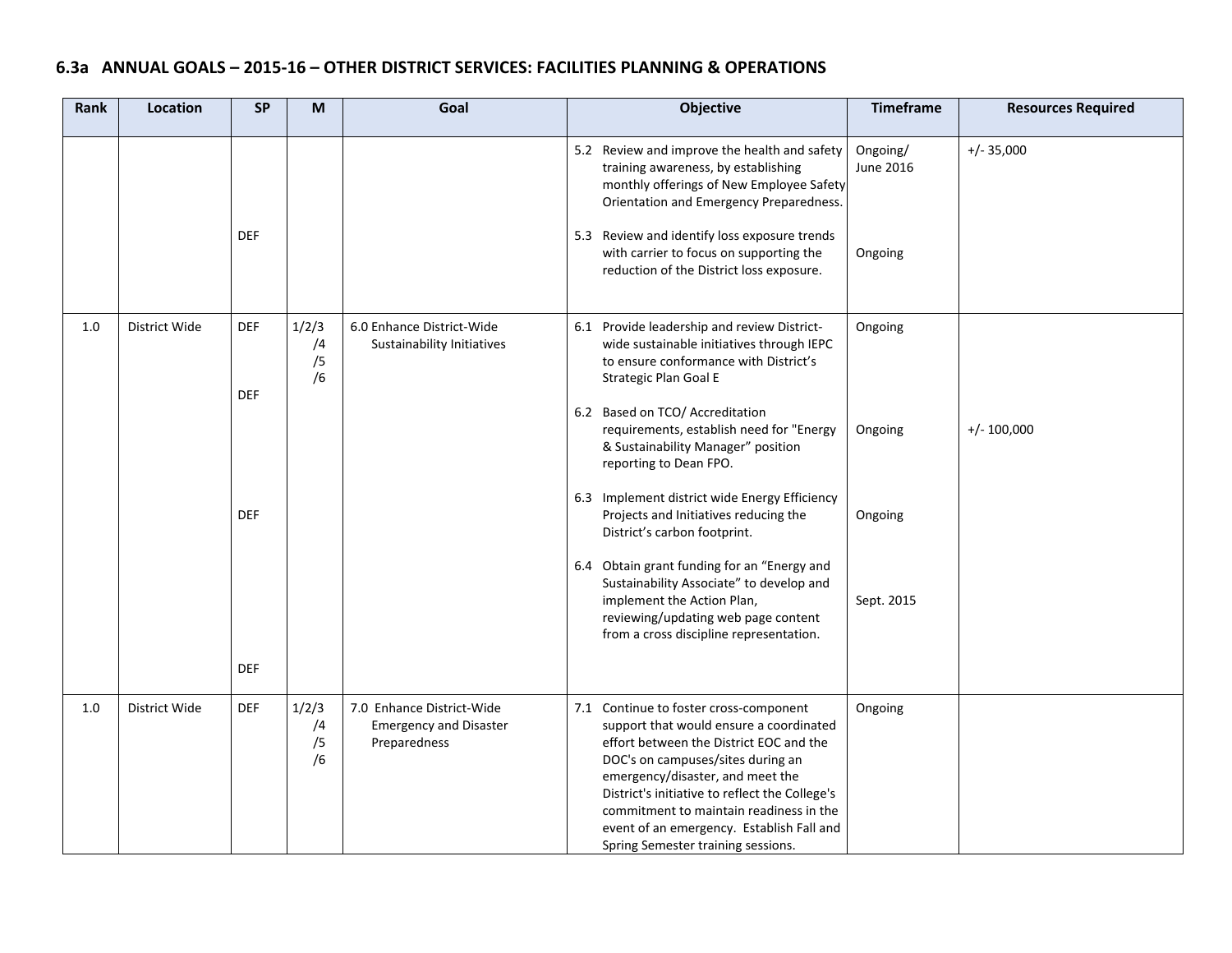## **6.3a ANNUAL GOALS – 2015‐16 – OTHER DISTRICT SERVICES: FACILITIES PLANNING & OPERATIONS**

| Rank | Location | <b>SP</b>  | M | Goal | Objective                                                                                                                                                                                                                                | <b>Timeframe</b> | <b>Resources Required</b> |
|------|----------|------------|---|------|------------------------------------------------------------------------------------------------------------------------------------------------------------------------------------------------------------------------------------------|------------------|---------------------------|
|      |          | <b>DEF</b> |   |      | 7.2 Participate in the Great California<br>Shakeout not only with the Operational<br>Area, but also to test/practice District<br>procedures such as, Alert U, Net Support<br>Notify, duck, cover and hold-on (where<br>applicable), etc. | Oct. 2015        |                           |
|      |          | <b>DEF</b> |   |      | Provide leadership to the North Coast<br>7.3<br>College University Mutual Aid Group as<br>program manager of the six Community<br>Colleges and three CSUs with continued<br>meetings and training opportunities.                         | June 2016        |                           |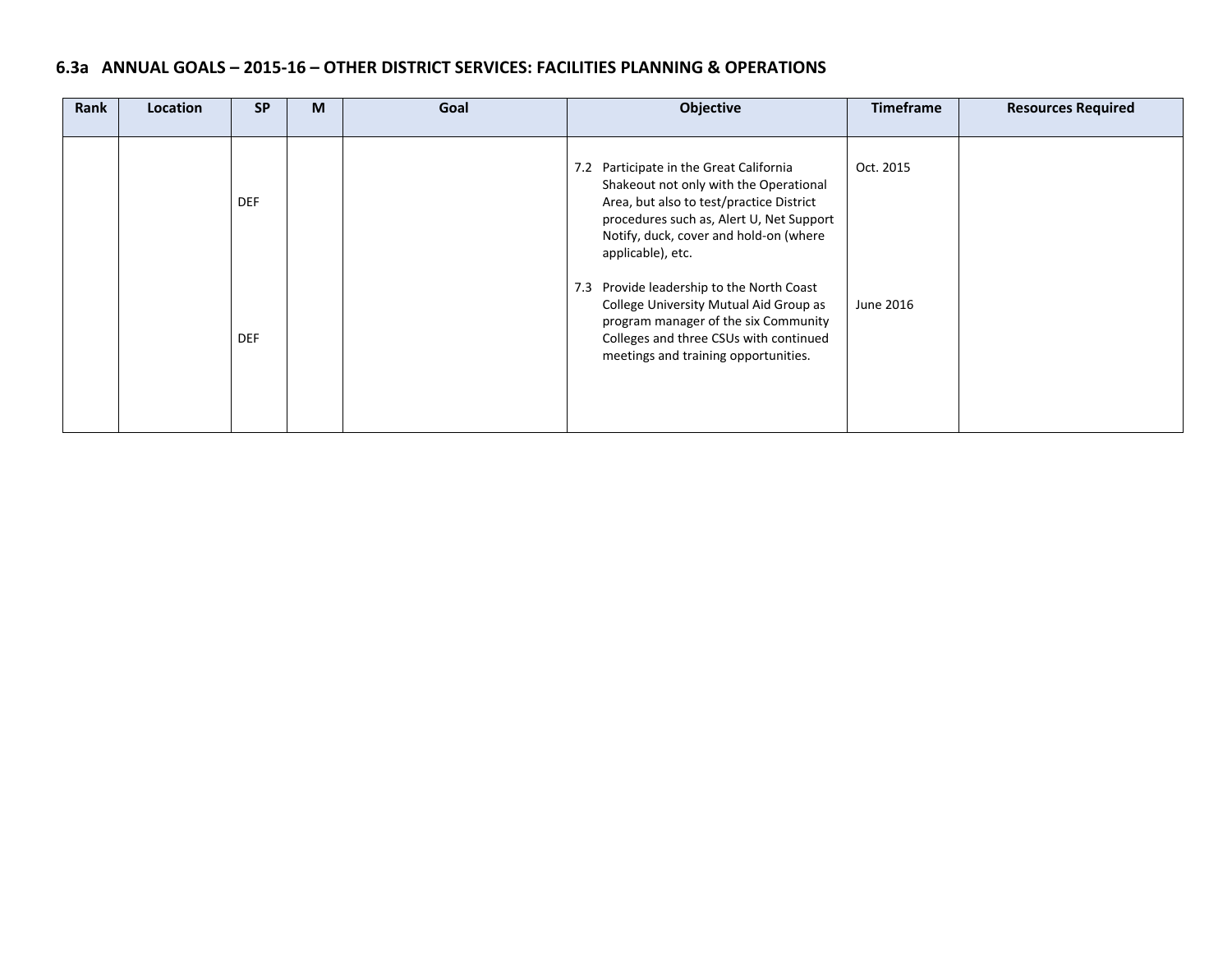# **6.3a ANNUAL GOALS – 2015‐16 – OTHER DISTRICT SERVICES: FOUNDATION**

| Rank | Location   | <b>SP</b> | M      | Goal                                                                                                                                                                                                                      | <b>Objective</b>                                                                                                                                                                                                                                                                                                                                                                                   | <b>Time Frame</b> | <b>Resources Required</b> |
|------|------------|-----------|--------|---------------------------------------------------------------------------------------------------------------------------------------------------------------------------------------------------------------------------|----------------------------------------------------------------------------------------------------------------------------------------------------------------------------------------------------------------------------------------------------------------------------------------------------------------------------------------------------------------------------------------------------|-------------------|---------------------------|
| 0001 | ALL        | 00        | 00     | 1. Focus on significant major gifts<br>(\$25K) and transformational gifts<br>(5500K)                                                                                                                                      | 1.1 Secure \$2 million outright and irrevocable<br>planned gifts.<br>1.2 Secure ten new major gifts to support<br>students and instructional programs.<br>1.3 Secure one outright or planned<br>transformational gift<br>1.4 Increase year to year (YTY) gifts over<br>previous year and frequency of donor giving<br>1.5 Increase solicitations to SRJC alumni for<br>annual fund and major gifts | FY 15/16          | No Resources Required     |
| 0001 | ALL        | 00        | 00     | 2. Expand alumni relations program<br>to increase Alumni Association<br>memberships, participation in alumni<br>and College activities, and giving to<br>the College. Engage alumni for 100 <sup>th</sup><br>Anniversary. | 2.1 Increase YTY new graduate memberships<br>2.2 Increase YTY annual renewals<br>2.3 Expand outreach to and benefits for<br>Alumni Association members and all alumni of<br><b>SRJC</b><br>2.4 Promote alumni success through outreach,<br>newsletters, online, etc.<br>2.5 Identify alumni for gifts, stories, and other<br>forms of engagement in the 100 <sup>th</sup> Anniversary              | FY 15/16          | No Resources Required     |
| 0001 | <b>ALL</b> | 00        | 00     | 3. Secure SRJ Foundation Board<br>involvement at all levels of fund<br>development, alumni and<br>community relations.                                                                                                    | 3.1 Board members assist with<br>identification and solicitation of potential<br>donors<br>3.2 Board members engage community and<br>donors for the purpose of gift cultivation<br>3.3 Board members serve as ambassadors,<br>advocates, and askers for College.<br>3.4 Foundation track Board secured gifts                                                                                       | FY 15/16          | No Resources Required     |
| 0001 | ALL        | 00        | $00\,$ | 4. Develop collateral to showcase<br>Foundation's 100 <sup>th</sup> Anniversary<br>Campaign to raise additional funding                                                                                                   | 4.1 Create 100 <sup>th</sup> Anniversary logo<br>4.2 Brand all marketing materials                                                                                                                                                                                                                                                                                                                 | FY 15/16          | No Resources Required     |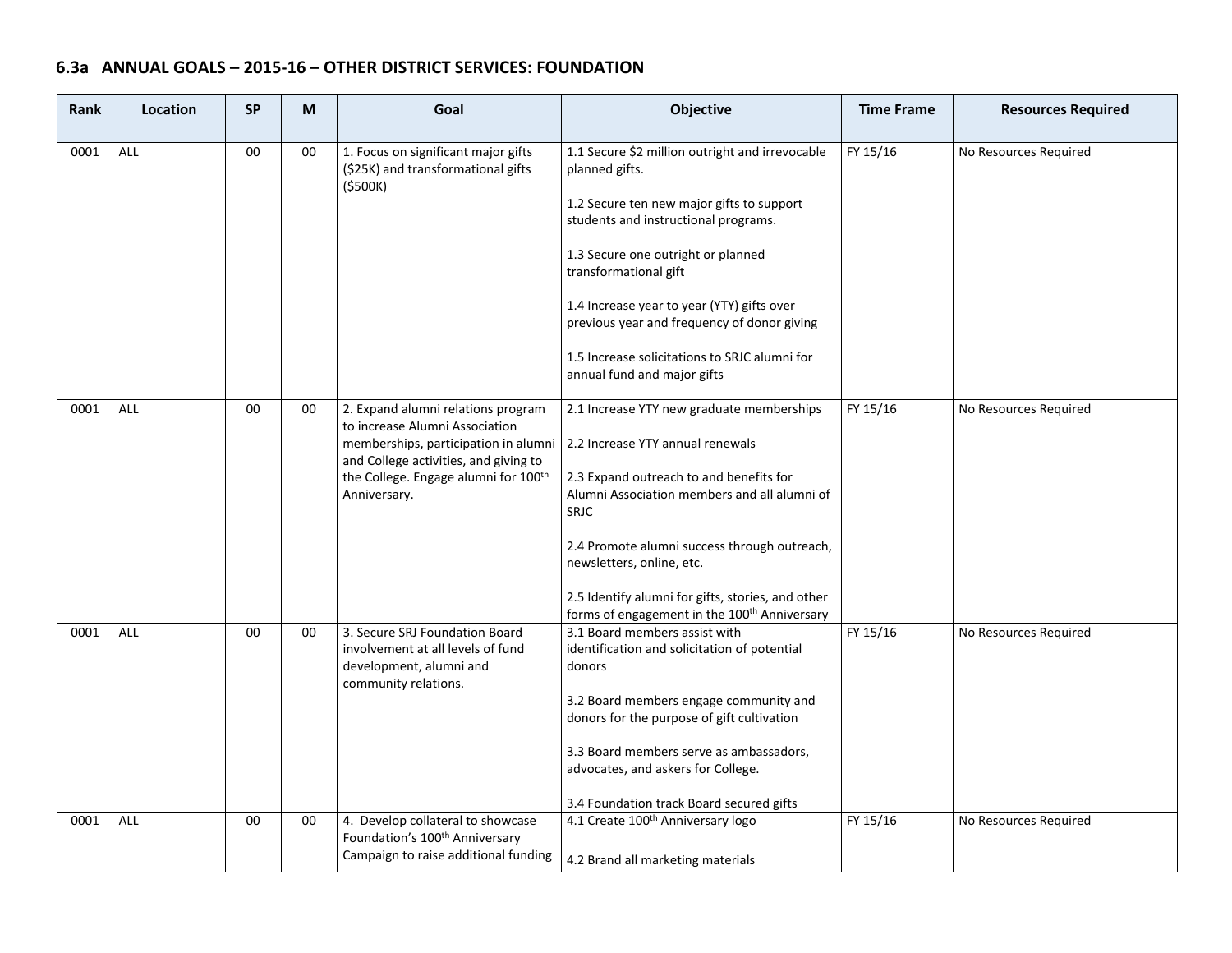# **6.3a ANNUAL GOALS – 2015‐16 – OTHER DISTRICT SERVICES: FOUNDATION**

| <b>Rank</b> | Location   | <b>SP</b> | M      | Goal                                                                                                                                                                                                                                                       | Objective                                                                                                                                                                                                                                                                                                                                                                                                                                       | <b>Time Frame</b> | <b>Resources Required</b> |
|-------------|------------|-----------|--------|------------------------------------------------------------------------------------------------------------------------------------------------------------------------------------------------------------------------------------------------------------|-------------------------------------------------------------------------------------------------------------------------------------------------------------------------------------------------------------------------------------------------------------------------------------------------------------------------------------------------------------------------------------------------------------------------------------------------|-------------------|---------------------------|
|             |            |           |        | for the needs of the College.                                                                                                                                                                                                                              | 4.3 Create Anniversary video<br>4.4 Develop specific 100 <sup>th</sup> fundraising<br>materials                                                                                                                                                                                                                                                                                                                                                 |                   |                           |
| 0001        | <b>ALL</b> | 00        | 00     | 5. Continue development and<br>advancement support to college<br>president, deans, department chairs<br>and College community.                                                                                                                             | 5.1 Collaboration with President, VP's Deans,<br>Dept. heads for major fundraising effort<br>5.2 Advancement trainings for College<br>community<br>5.3 College presenters at Foundation meetings                                                                                                                                                                                                                                                | FY 15/16          | No Resources Required     |
| 0001        | <b>ALL</b> | 00        | $00\,$ | 6. Provide fundraising support to the<br>Foundation's Trusts: AgTrust, Bear<br>Cub Athletic Trust, and Friends of<br>Petaluma Campus Trust.                                                                                                                | 6.1 Dedicate support staff to assist Trust<br>members outreach to community, host events,<br>and raise funds for the specific focus areas:<br>Agriculture & Natural Resources, Athletics, and<br>Petaluma Campus.<br>6.2 Allocate 25%-30% of fundraisers hours per<br>week to each Trust.<br>6.3 Increase gifts to Trust areas through<br>personal solicitation.                                                                                | FY 15/16          | No Resources Required     |
| 0001        | ALL        | $00\,$    | $00\,$ | 7. Expand current fundraising and<br>marketing staff levels, and develop<br>three-year personnel plan to recruit<br>and retain experienced<br>advancement staff, address<br>succession, and provide<br>opportunities for advancement for<br>current staff. | 7.1 Expand fund development staff level<br>within next 12 months to support fundraising<br>goals and increased responsibilities for 100 <sup>th</sup><br>Anniversary Campaign.<br>7.2 Hire Marketing & Communications Director<br>to focus on 100 <sup>th</sup> Anniversary, Planned Giving,<br>and Foundation community outreach and<br>engagement.<br>7.3 Work with Board Personnel Committee to<br>draft three-year plan for Board approval. | FY 15/16          | No Resources Required     |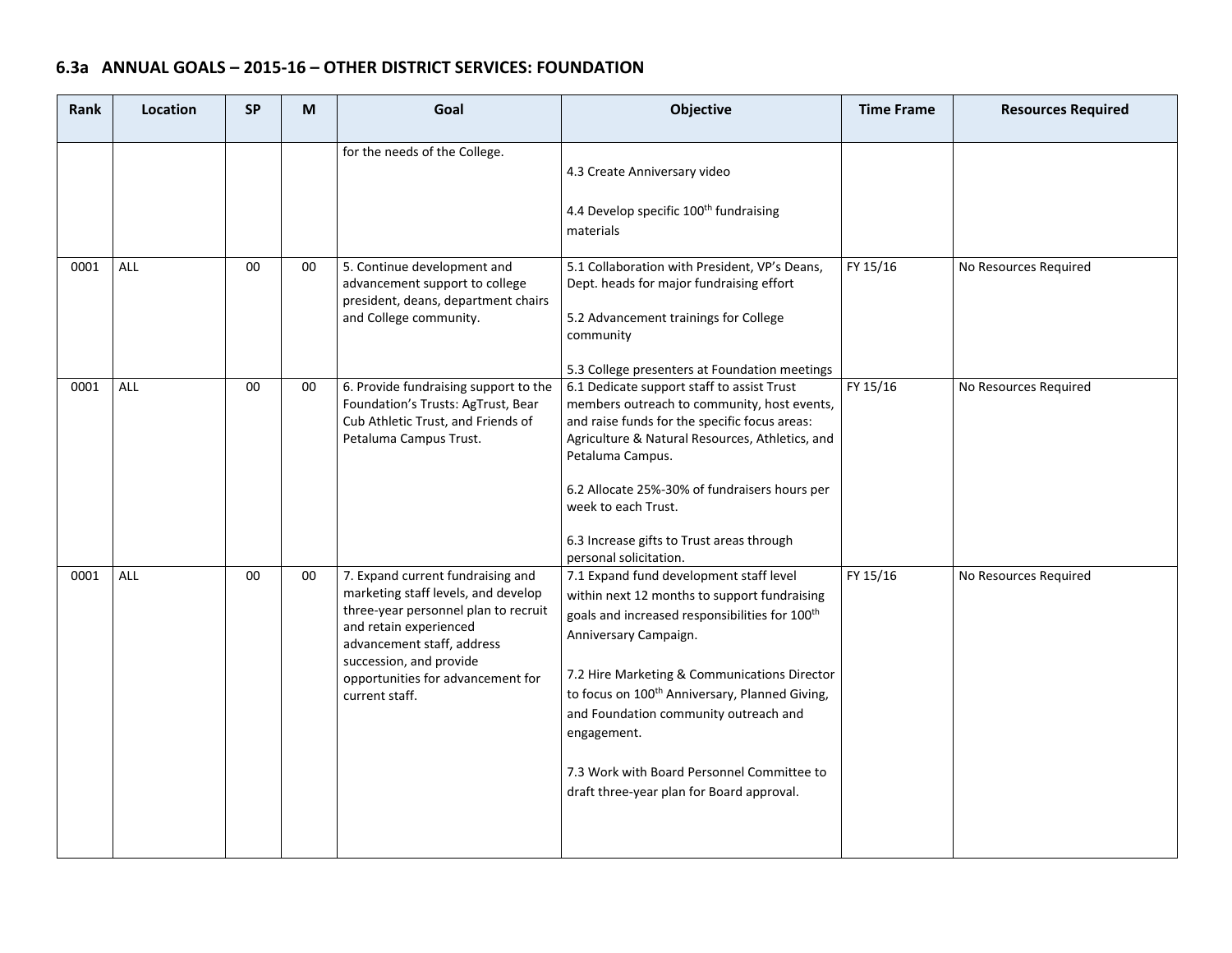# **6.3a ANNUAL GOALS – 2015‐16 – OTHER DISTRICT SERVICES: FOUNDATION**

| Rank | Location | <b>SP</b> | M      | Goal                                                                                                                                                                                      | Objective                                                                                                                                                                                                                                                                                                                   | <b>Time Frame</b> | <b>Resources Required</b> |
|------|----------|-----------|--------|-------------------------------------------------------------------------------------------------------------------------------------------------------------------------------------------|-----------------------------------------------------------------------------------------------------------------------------------------------------------------------------------------------------------------------------------------------------------------------------------------------------------------------------|-------------------|---------------------------|
| 0001 | ALL      | 00        | $00\,$ | 8. Maximize actual time in the field<br>for development staff, to insure<br>that the highest possible number<br>of "asks" regularly occurs,<br>resulting in increased levels of<br>gifts. | 8.1 Track prospects to ensure that gift asks<br>increases by 25% per year.<br>8.2 Increase number of prospects/ donors<br>contacted per year by 50%.<br>8.3 Prospect portfolio maintained to target: 50<br>8.4 Ensure prospect reports accurately reflect<br>fundraisers efforts to engage and solicit<br>potential donors. | 15/16             | No Resources Required     |
| 0001 | ALL      | $00\,$    | $00\,$ | 9. Expand corporate and business<br>partnerships and other business<br>relationships and include in 100 <sup>th</sup><br>Anniversary fundraising effort                                   | 9.1 Secure 100 corporate/business partners to<br>contribute to 100 at 100 program by 2018.<br>9.2 Collaborate with College deans/depts to<br>build strong ties to local corporations and<br>businesses.<br>9.3 Ensure corporate involvement in naming<br>opportunities in new/renovated buildings.                          | 15/16             | No Resources Required     |
| 0001 | ALL      | 00        | $00\,$ | 10. SRJC Board of Directors<br>participate in the 100 <sup>th</sup> Anniversary<br>fundraising efforts to secure<br>outright and deferred/planned<br>gifts.                               | 10.1 In partnership with Foundation staff, raise<br>\$400K (\$1.2M over three years) through a<br>process of identification cultivation, and<br>solicitation of individuals and corporations.                                                                                                                               | 15/16             |                           |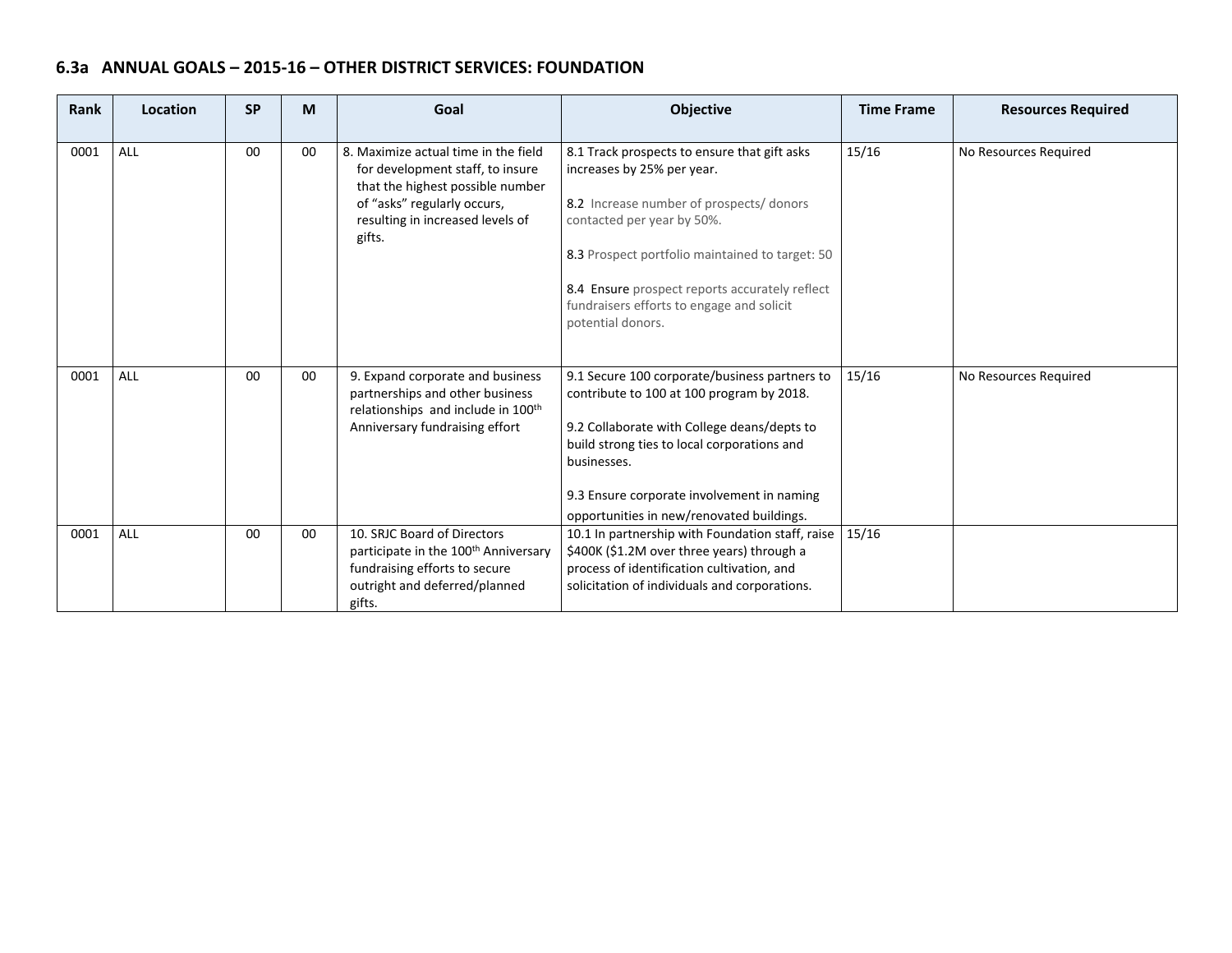### **6.3a ANNUAL GOALS – 2015‐16 – OTHER DISTRICT SERVICES: INSTITUTIONAL RESEARCH**

| Rank           | Location | <b>SP</b>                              | M                                 | Goal                                                                                                                                                                                          | Objective                                                                                                                                                                                                                                                                                                                                                                                                                                                                                                                                                                                                                                                                                                                                                                                                                                                                                                                                                                                                                                                                                                                                                                                                                                                                                                                                                                                                                                          | <b>Time Frame</b> | <b>Resources Required</b>           |
|----------------|----------|----------------------------------------|-----------------------------------|-----------------------------------------------------------------------------------------------------------------------------------------------------------------------------------------------|----------------------------------------------------------------------------------------------------------------------------------------------------------------------------------------------------------------------------------------------------------------------------------------------------------------------------------------------------------------------------------------------------------------------------------------------------------------------------------------------------------------------------------------------------------------------------------------------------------------------------------------------------------------------------------------------------------------------------------------------------------------------------------------------------------------------------------------------------------------------------------------------------------------------------------------------------------------------------------------------------------------------------------------------------------------------------------------------------------------------------------------------------------------------------------------------------------------------------------------------------------------------------------------------------------------------------------------------------------------------------------------------------------------------------------------------------|-------------------|-------------------------------------|
| $\mathbf{1}$   | ALL      | Instituti<br>onal<br>Effectiv<br>eness | Contin<br>uous<br>Improv<br>ement | <b>Access internal SRJC</b><br>1.<br>student information<br>system data in order to<br>provide adequate data<br>analysis for district<br>planning, accountability,<br>and evaluation purposes | Acquire access to IT SIS Data<br>a.<br>Warehouse (which will show evidence that<br>Recommendation #1 of the Accreditation<br>Report, calling for expanded access to data, is<br>being addressed)<br>Provide professional development<br>b.<br>for IR staff to become familiar with querying<br>the IT SIS Data Warehouse                                                                                                                                                                                                                                                                                                                                                                                                                                                                                                                                                                                                                                                                                                                                                                                                                                                                                                                                                                                                                                                                                                                           | 2015-16           | Support from IT, and OIR staff time |
| $\overline{2}$ | ALL      | Instituti<br>onal<br>Effectiv<br>eness | Contin<br>uous<br>Improv<br>ement | Expand access districtwide<br>2.<br>to data and analysis<br>(contingent upon<br>successfully achieving Goal<br>#1)                                                                            | a.<br>Create appealing data visualizations,<br>both online and in the form of infographics<br>b.<br>Develop a real-time online<br>enrollment data dashboard using both EMS<br>and SIS data to provide automated daily<br>enrollment reports to district personnel, with<br>the functionality to "drill down" by available<br>variables, such as student demographics,<br>department, district location, etc.<br>Develop an online cohort tracking<br>c.<br>tool to allow users to set parameters for<br>tracking customizable cohorts of students to<br>chosen outcomes (such as persistence,<br>graduation, transfer, etc.)<br>Develop online reports for local high<br>d.<br>schools including enrollment numbers and<br>SRJC outcomes for their students, such as<br>placement, persistence, awards<br>Continue updating the annual SCJCD<br>e.<br>Fact Book and add new sections as data<br>become available<br>f.<br>Continue the "Citizen Researcher"<br>campaign by providing better access to data<br>(which will show further evidence that<br>Recommendation #1 of the Accreditation<br>Report is being addressed) so that district<br>employees can learn how to independently<br>locate data they need to complete their duties<br>Promote the use of EMSI data<br>g.<br>resources (Gap Analysis, Community Impact,<br>projected enrollment demands for growing<br>industries, etc.) with appropriate users<br>throughout the district | 2015-16           | OIR staff time                      |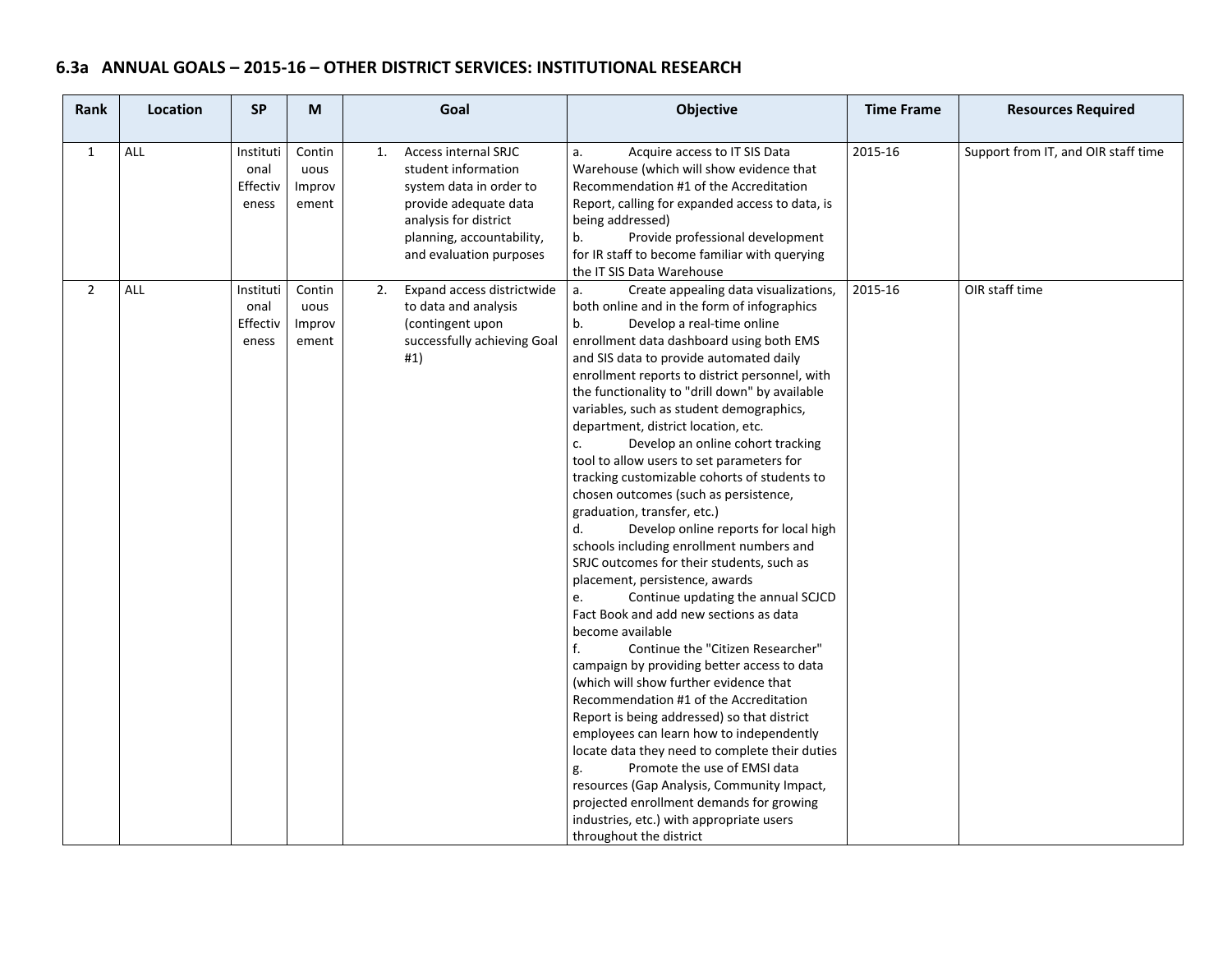# **6.3a ANNUAL GOALS – 2015‐16 – OTHER DISTRICT SERVICES: INSTITUTIONAL RESEARCH**

| 3 | <b>ALL</b> | Instituti | Operati | 3. | Provide research support | Continue administering the CTE<br>a.             |                                                | 2015-16 | Grant and categorical funding, OIR |
|---|------------|-----------|---------|----|--------------------------|--------------------------------------------------|------------------------------------------------|---------|------------------------------------|
|   |            | onal      | onal    |    | to departments and       | Outcomes Survey on behalf of a consortium of     |                                                |         | staff time                         |
|   |            | Effectiv  |         |    | programs that fund the   | California Community Colleges. We anticipate     |                                                |         |                                    |
|   |            | eness     |         |    | Office of Institutional  | over half of the colleges in the state to        |                                                |         |                                    |
|   |            |           |         |    | Research                 | participate in 2015/2016. (This project funds    |                                                |         |                                    |
|   |            |           |         |    |                          | approximately one-third of OIR staff time)       |                                                |         |                                    |
|   |            |           |         |    |                          | Continue supporting Student Equity,<br>b.        |                                                |         |                                    |
|   |            |           |         |    |                          | and SSSP efforts on behalf of the district. The  |                                                |         |                                    |
|   |            |           |         |    |                          | new Student Equity Plan template that was        |                                                |         |                                    |
|   |            |           |         |    |                          | released by the Chancellor's Office demands      |                                                |         |                                    |
|   |            |           |         |    |                          |                                                  | even more research and data analysis than      |         |                                    |
|   |            |           |         |    |                          |                                                  | before. (SSSP/noncredit SSSP/Student Equity    |         |                                    |
|   |            |           |         |    |                          |                                                  | funds approximately one-third of OIR staff     |         |                                    |
|   |            |           |         |    |                          | time)                                            |                                                |         |                                    |
|   |            |           |         |    |                          | c.                                               | Provide required research and                  |         |                                    |
|   |            |           |         |    |                          |                                                  | support to the HSI Grant (which funds a 25%    |         |                                    |
|   |            |           |         |    |                          |                                                  | <b>STNC Educational Research Specialist)</b>   |         |                                    |
|   |            |           |         |    |                          | d.                                               | Provide data and support to district           |         |                                    |
|   |            |           |         |    |                          |                                                  | requests, with a particular emphasis in        |         |                                    |
|   |            |           |         |    |                          |                                                  | supporting the "President's 2015-16 Goals"     |         |                                    |
|   |            |           |         |    |                          |                                                  | and to inform districtwide planning in support |         |                                    |
|   |            |           |         |    |                          | of increasing institutional effectiveness        |                                                |         |                                    |
|   |            |           |         |    |                          | (district funding covers approximately one-fifth |                                                |         |                                    |
|   |            |           |         |    |                          | of OIR staff time)                               |                                                |         |                                    |
|   |            |           |         |    |                          | Continue responding to state and                 |                                                |         |                                    |
|   |            |           |         |    |                          | federal mandates/requirements in a timely        |                                                |         |                                    |
|   |            |           |         |    |                          | and accurate fashion                             |                                                |         |                                    |
|   |            |           |         |    |                          | 1. IPEDS                                         |                                                |         |                                    |
|   |            |           |         |    |                          | 2. Student Success Scorecard                     |                                                |         |                                    |
|   |            |           |         |    |                          | 3. Placement Test Validation studies             |                                                |         |                                    |
|   |            |           |         |    |                          |                                                  | 4. Gainful Employment                          |         |                                    |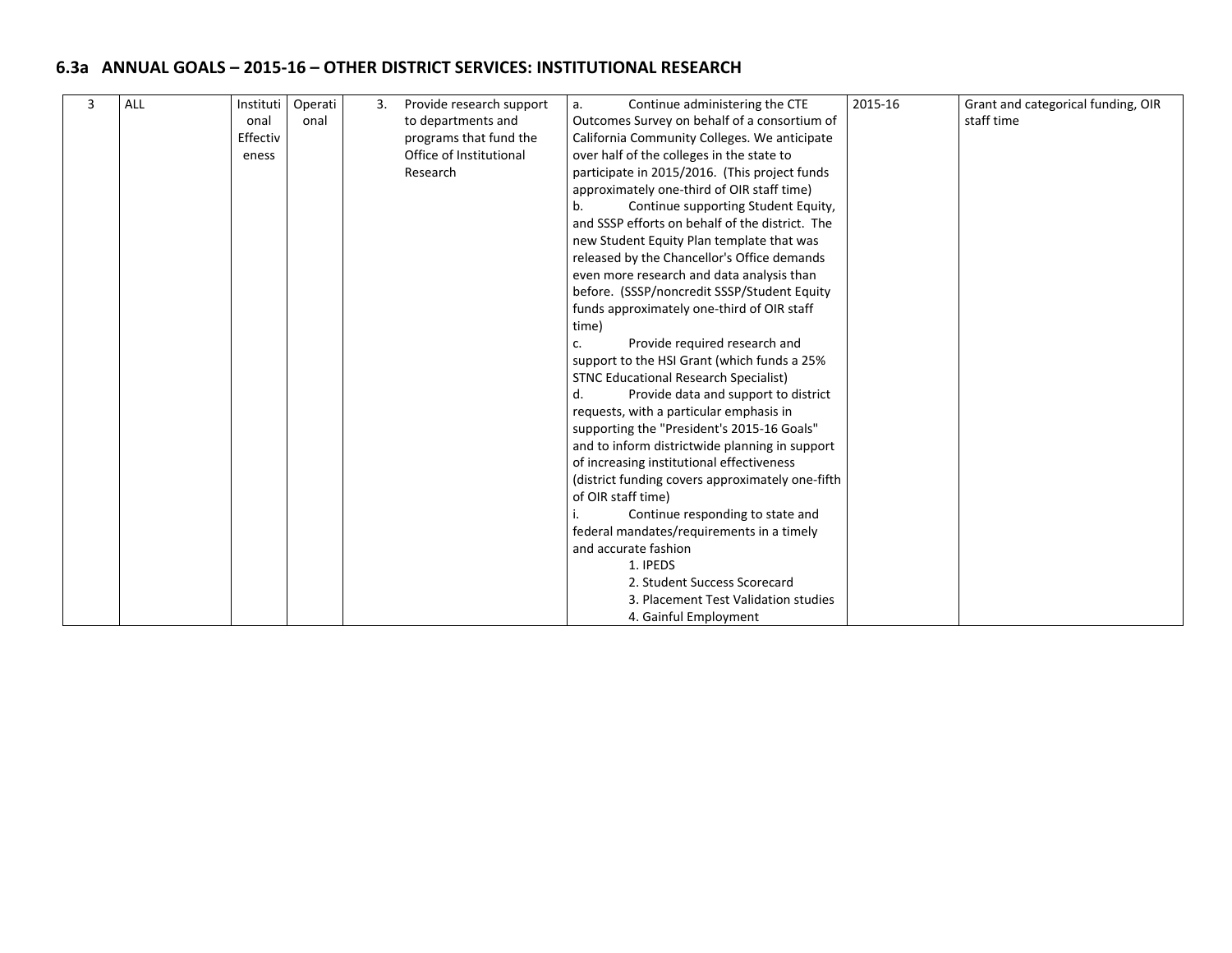# **6.3a ANNUAL GOALS – 2015‐16 – OTHER DISTRICT SERVICES: INFORMATION TECHNOLOGY**

| Rank     | Location | <b>SP</b>       | M               | Goal                                                                        | Objective                                                                                                                                                                                                                                                                              | <b>Time Frame</b> | <b>Resources Required</b>                                                                                                                                                                                                                                                                              |
|----------|----------|-----------------|-----------------|-----------------------------------------------------------------------------|----------------------------------------------------------------------------------------------------------------------------------------------------------------------------------------------------------------------------------------------------------------------------------------|-------------------|--------------------------------------------------------------------------------------------------------------------------------------------------------------------------------------------------------------------------------------------------------------------------------------------------------|
| 0001     | ALL      | 01              |                 | 07 Upgrading SIS to a next generation<br>commercial product                 | Work with planning teams and Sig Consulting<br>to help define next generation ERP needs                                                                                                                                                                                                | 36 months         | - SIG Corp for consulting help to<br>define needs via business process<br>analysis and surveys. Also, use SIG<br>for procurement management<br>- SRJC staff and faculty participation<br>in planning and implementation<br>- IT Staff for planning and<br>implementation<br>- \$15-25M in bond funding |
| 0002     | ALL      | 04              | 07              | Upgrade Network Infrastructure<br>from 1 GHz backbone to 10 GHz<br>backbone | Year 1 - Upgrade the core router and switches<br>\$2M project. Buy Nimble Network storage<br>appliance.<br>Year 2- Upgrade wiring and switches, upgrade<br>wireless access points.<br>Year 3- Upgrade wiring and switches and<br>access points and expand adding new access<br>points. | 36 months         | - \$2M in bond funding for equipment<br>and consulting<br>- Network Tech time to plan, install<br>and test<br>- Coordination with Facilities and<br>Capital improvement                                                                                                                                |
| 0003     | ALL      | 07              |                 | 07 PCI Compliance                                                           | Upgrade card readers to be compliant to new<br>standard for chip on card credit cards. Make<br>sure all vendors are compliant                                                                                                                                                          | 12 months         | - Staff time to manage compliance<br>checking<br>- Network Techs to enable new<br>credit card swipers<br>- Programmers to implement in SIS                                                                                                                                                             |
| 0004     | ALL      | 07              |                 | 02 Replace obsolete Financial Aid<br>system with a new system               | Transition to a new Fin Aid system to replace<br>the discontinued Regent Fam system                                                                                                                                                                                                    | 24 months         | - Fin Aid team<br>- IT Manager and project manager<br>- Funding for new system and<br>migration                                                                                                                                                                                                        |
| 0005 ALL |          | 01              |                 | 06 Migrate to CC Portal                                                     | Replace SIS student and faculty portals with<br><b>CCC</b> standard                                                                                                                                                                                                                    | 12 months         | - Academic Affairs manage change<br>Programmers to interface with SIS<br>- IT Project manager                                                                                                                                                                                                          |
| 0006 ALL |          | 02              | 02 <sub>1</sub> | Adopt CCC Common Assessment<br>Tool                                         | Adopt CCC common assessment tool when<br>available to replace discontinued Compass<br>Assessment tool                                                                                                                                                                                  | 12 months         | - Academic Affairs math and English<br>to set up new tool and cut scores<br>- Programmers to interface with SIS<br>- IT Project manager                                                                                                                                                                |
| 0007     | ALL      | $\overline{02}$ |                 | 01 Adopt CANVAS for online learning                                         | Migrate CATE and MOODLE online classes to<br><b>CANVAS</b>                                                                                                                                                                                                                             | 12 months         | - Academic Affairs to redesign and<br>update classes<br>- IT for project management and web<br>related migration                                                                                                                                                                                       |
| 0008 ALL |          | 02              |                 | 06   Implement standard instructor work<br>station on all SRJC sites        | Work with Media and Academic Affairs to<br>develop and implement a single standard<br>hardware and software configuration for a<br>consistent instructor station standard for the<br>SRJC                                                                                              | 24 months         | - ITG Bond funding for new<br>workstations<br>- Staff time to image and implement                                                                                                                                                                                                                      |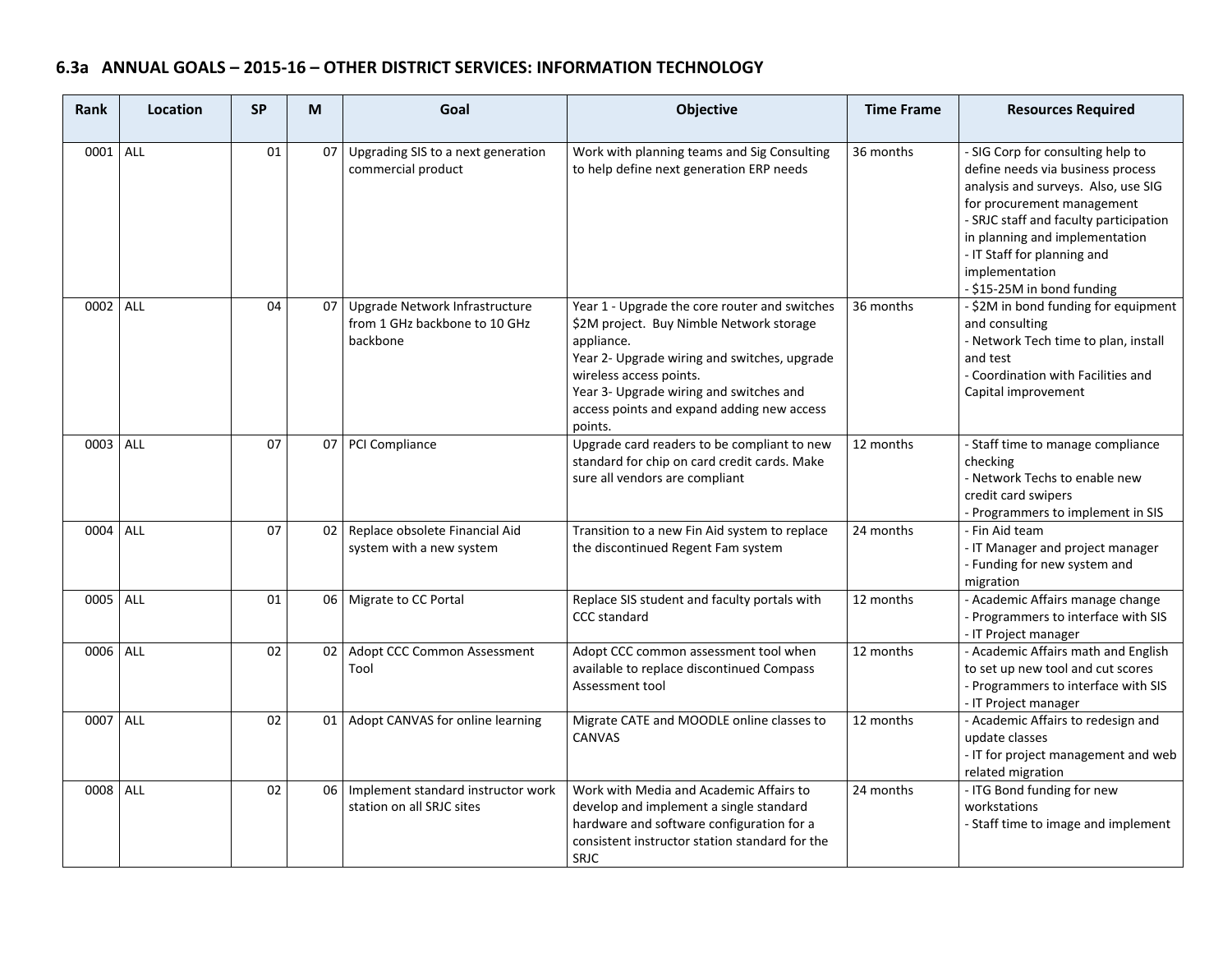# **6.3a ANNUAL GOALS – 2015‐16 – OTHER DISTRICT SERVICES: PUBLIC RELATIONS**

| <b>Rank</b> | Location | <b>SP</b> | Goal<br>M |                                                                                                                                         | Objective                                                                                                                                                                                                                                                                                                                                                                                                                                                                                                                                 | <b>Time Frame</b>           | <b>Resources Required</b>                                                                                                                                                                        |
|-------------|----------|-----------|-----------|-----------------------------------------------------------------------------------------------------------------------------------------|-------------------------------------------------------------------------------------------------------------------------------------------------------------------------------------------------------------------------------------------------------------------------------------------------------------------------------------------------------------------------------------------------------------------------------------------------------------------------------------------------------------------------------------------|-----------------------------|--------------------------------------------------------------------------------------------------------------------------------------------------------------------------------------------------|
| 0001 ALL    |          | 07        |           | Develop marketing plan to<br>support Strategic Enrollment<br>Management Plan, and help SRJC<br>meet our enrollment goals for<br>2015-16 | 1.1 Provide leadership in marketing and public<br>relations with effective, creative and organized<br>campaigns (including both paid and unpaid<br>promotion)<br>1.2 Collaborate closely with Student Services and<br>Academic Affairs to create effective timelines and<br>themes<br>1.3 Develop and implement a year round college<br>advertising plan<br>1.4 Study the best practices of Public Relations<br>Departments of community colleges<br>1.5 Effectively utilize our web site and social media to<br>support enrollment goals | Fall 2015-Spring<br>2016    | Current staff for creating the plan.<br>\$100-150,000 or more (depending<br>on the plan) to implement the year-<br>round advertising plan; will include<br>paid advertising, marketing materials |
| 0002 ALL    |          | 01        |           | Co-lead web site revisions to<br>meet accreditation 2015<br>requirements.                                                               | 2.1 Collaborate with Student Services (A&R,<br>Counseling) to ensure appropriate revisions are made<br>in a timely fashion.                                                                                                                                                                                                                                                                                                                                                                                                               | Fall 2015-<br>February 2016 | <b>Current staff</b>                                                                                                                                                                             |
| 0003 ALL    |          | 08        |           | Support the successful<br>implementation of the SRJC<br>Strategic Plan through improving<br>institutional effectiveness                 | 3.1 Co-lead the Ad Hoc Web Site Workgroup to<br>support updated content, photos and videos on top<br>layers of web site, as well as new department and<br>faculty web sites<br>3.2 Continue expanding social media platforms,<br>analysis and effectiveness                                                                                                                                                                                                                                                                               | 2015-16                     | Current staff                                                                                                                                                                                    |
| 0004 ALL    |          | 07        |           | Initiate planning process for SRJC<br>Centennial Year                                                                                   | 4.1 Working with the President's office, create<br>centennial anniversary committee<br>4.2 Work with committee to develop the plan<br>including vision, mission, purpose of the anniversary<br>activities<br>4.3 Work with committee to develop process for<br>college and community involvement in anniversary<br>activities                                                                                                                                                                                                             | 2015-16                     | Current staff for 15-16                                                                                                                                                                          |